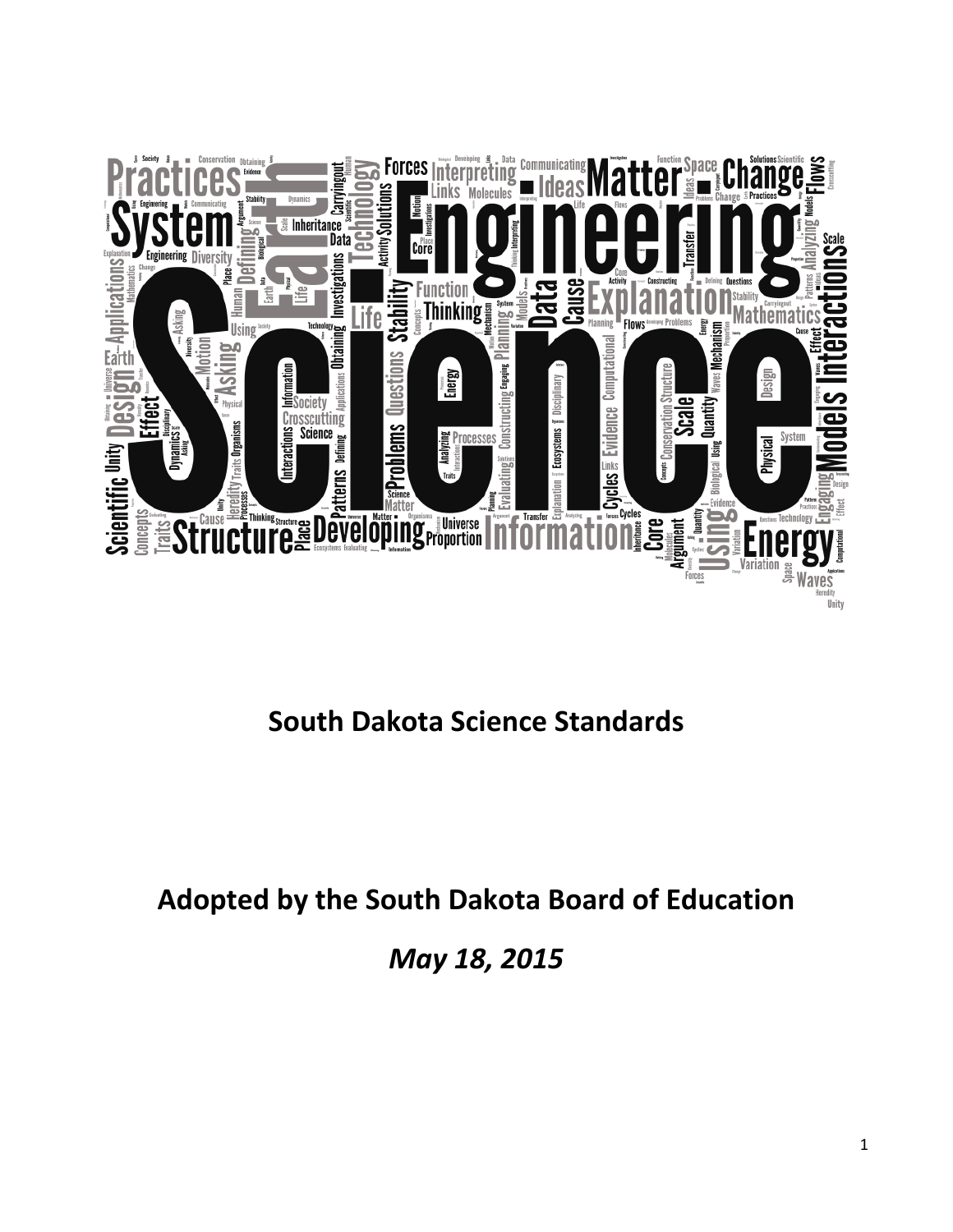# **Acknowledgements**

These revised science standards are the result of the contributions of several educators from across the state. Many hours have been devoted to research and thoughtful consideration of issues to ensure the standards reflect rigorous science teaching and opportunities for students to learn essential science concepts and procedures with deep understanding. The Science Standards Revision Committee members represent the many individuals across the state dedicated to their profession and to high quality science education for all South Dakota students. Without their contributions the revision of the science content standards would not have been possible. The South Dakota Department of Education wishes to express our appreciation and gratitude to the individuals and the organizations they represent who contributed both expertise and time to the revision of South Dakota's Science Content Standards.

## **South Dakota Science Standards Committee Members**

**Marc Aisenbrey**, 5th Grade Teacher, Elk Point-Jefferson Elementary, Elk Point, SD

**Dr. Michael Amolins**, AP Chemistry, Chemistry Advanced Studies, and Scientific Research and Design Teacher, Harrisburg High School, Harrisburg, SD

**Michelle Bartels**, 6th Grade, 7th Grade Science Teacher, Hamlin Middle School, Hayti, SD

**Mari Biehl**, SDIL STEM Coordinator, South Dakota Innovation Lab, Platte, SD

**Barbara Boone-Graves**, 7th Grade Life Science Teacher, Patrick Henry Middle School, Sioux Falls, SD

**Julie Dahl**, Science Education Specialist, Center for the Advancement of Math and Science Education, Black Hills State University, Spearfish, SD

**Donna DeKraai**, 3rd Grade Teacher, Hillcrest Elementary, Brookings, SD

**Dr. Cathy Ezrailson**, Associate Professor, Curriculum and Instruction: Secondary Education, USD School of Education, Vermillion, SD

**Marie Gillespie**, 5th Grade Mathematics, 7th and 8th Grade Science Teacher, Pierre Indian Learning Center, Pierre, SD

**Mark Iverson**, 4th Grade Teacher, Castlewood Elementary, Castlewood, SD

**Roby Johnson**, 6th Grade Science Teacher, Holgate Middle School, Aberdeen, SD

**Nicole Keegan**, 7th Grade, 8th Grade Science Teacher, East Middle School, Rapid City, SD

**Lisa Ketelhut**, K-8 Special Education Teacher, Tea Area Elementary, Tea, SD

**Dr. Kevin Lein**, High School Principal, Harrisburg High School, Harrisburg, SD

**Frances Linn**, High School Biology Teacher, Rapid City High School, Rapid City, SD

**Justin Lovrien**, High School AP Biology and Biology Teacher, Brandon Valley High School, Brandon, SD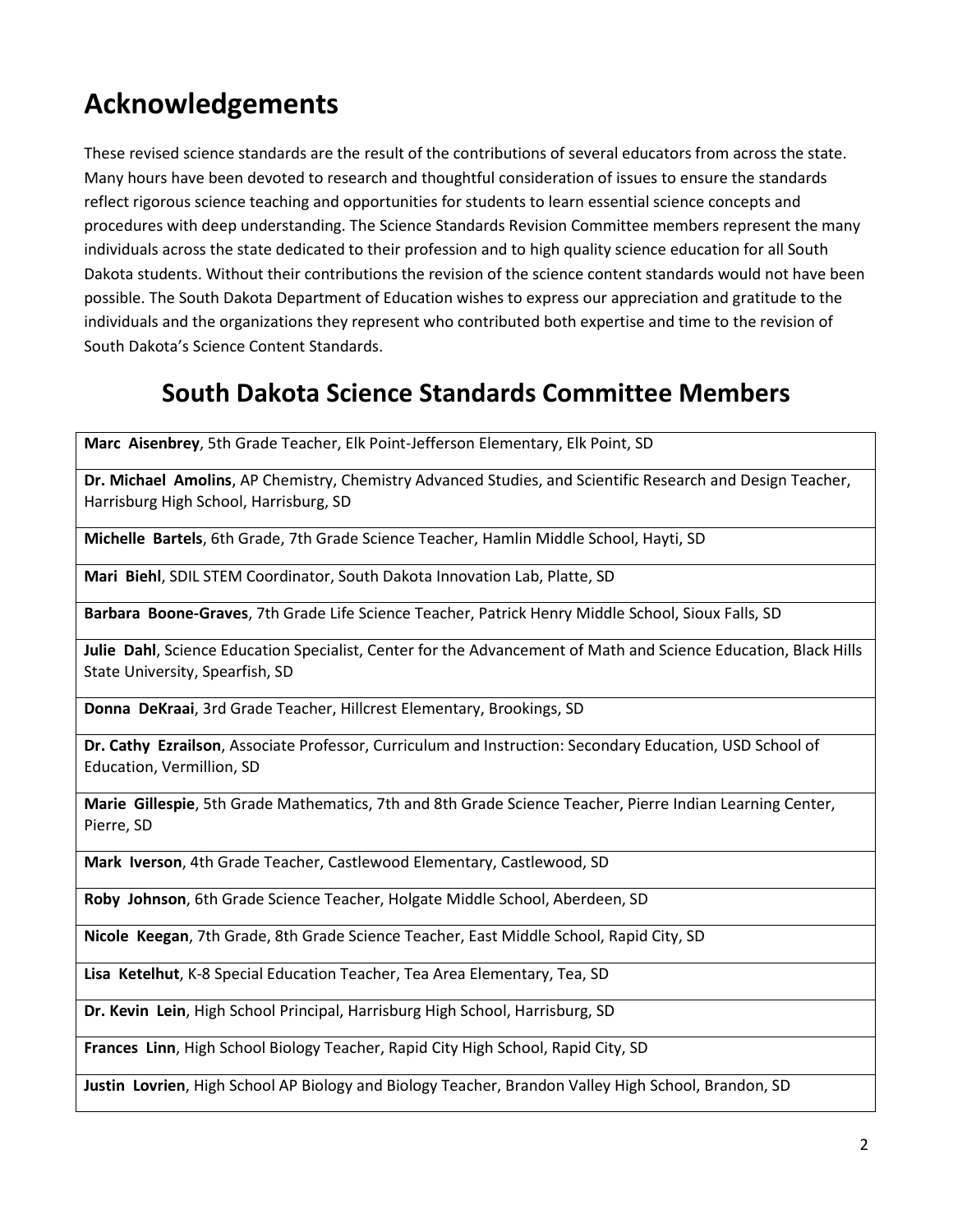**Bobbie Matthews**, English Language Learning Teacher, Huron Middle School, Huron, SD

**Elizabeth McMillan**, Curriculum Education Coordinator, Sanford Research, Sioux Falls, SD

**Matt Miller**, Associate Professor, Chemistry and Science Methods Instructor, South Dakota State University, Brookings, SD

**Kate Mogard**, Kindergarten Teacher, Hillcrest Elementary, Brookings, SD

**Jeff Noll**, Administrative Intern, George McGovern Middle School, Sioux Falls, SD

**Kathy O'Hara**, 2nd Grade Teacher, West Central Elementary, Hartford, SD

**Julie Olson**, High School Biology, Environmental Science and Physical Science Teacher, Mitchell High School, Mitchell, SD

**Jacqueline Omland**, Astronomy and Physics Master Teacher, Northern State University E-Learning Center, Aberdeen, SD

**Betsy Schamber**, 7th Grade Life Science Teacher, Madison Middle School, Madison, SD

**Sam Shaw**, Division of Learning and Instruction, South Dakota Department of Education, Pierre, SD

**Marie Steckelberg**, SD NASA SoI and Rising Star Project Coordinator, Steckelberg Consulting, Yankton, SD

**Molly TenBroek**, High School Physics, Chemistry, Biology, Anatomy and Physical Science Teacher, McIntosh High School, McIntosh, SD

**Michelle Vande Weerd**, Curriculum Director, Brookings School District, Brookings, SD

**Sarah Weber**, Gifted Education Teacher, West Central Elementary, Hartford, SD

**Janelle Whitlock**, Program Supervisory, Kirby Science Discovery Center, Washington Pavilion, Sioux Falls, SD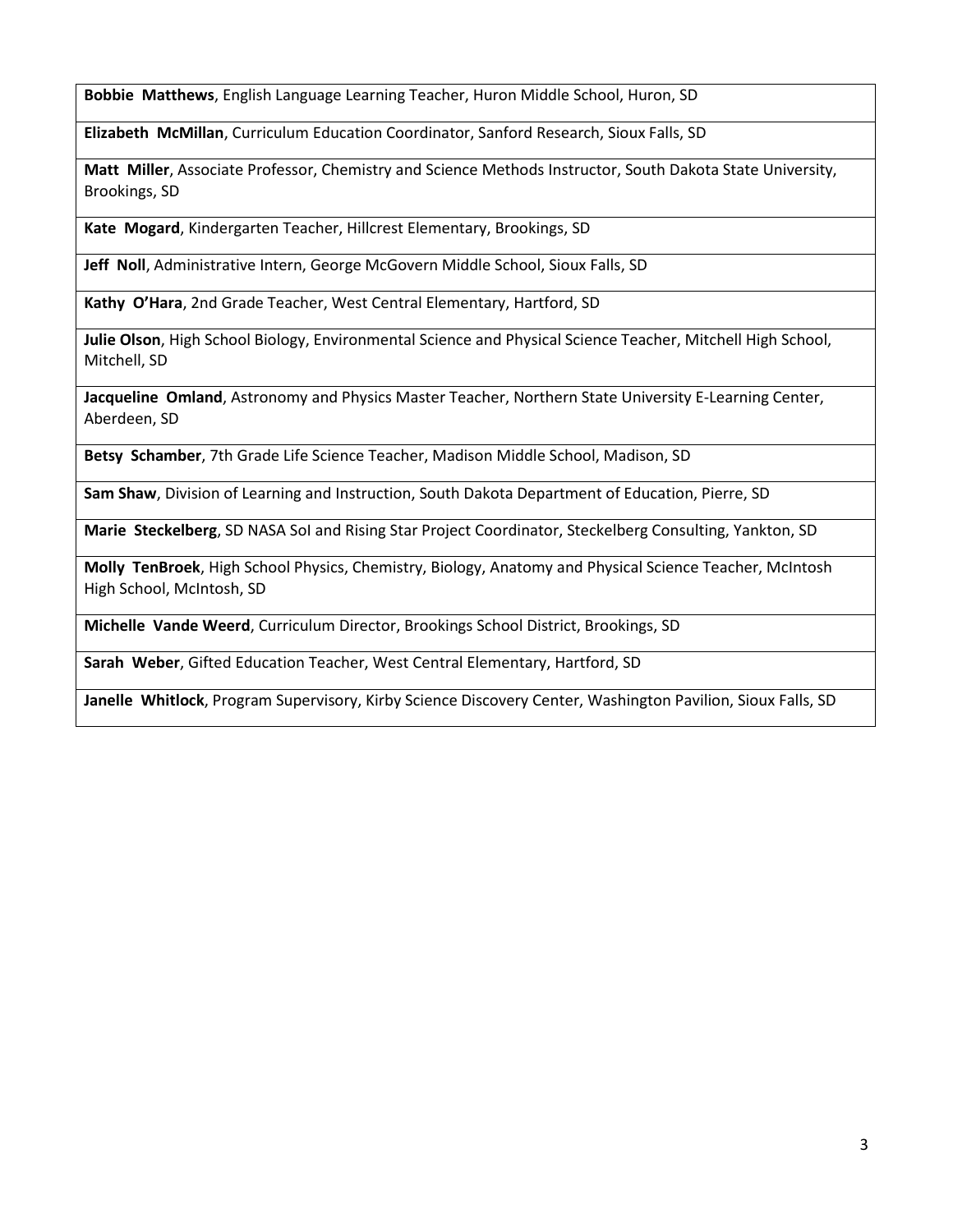# **Table of Contents**

|                                                                 | Page      |
|-----------------------------------------------------------------|-----------|
|                                                                 | Number(s) |
| <b>Preface</b>                                                  | 6         |
| <b>Introduction</b>                                             | $7 - 8$   |
| <b>How to Read the Standards</b>                                | 9         |
| <b>South Dakota Science Standards</b>                           |           |
| Kindergarten Science Standards                                  | $10 - 11$ |
| First Grade Science Standards                                   | 12        |
| Second Grade Science Standards                                  | $13 - 14$ |
| <b>Third Grade Science Standards</b>                            | 15-16     |
| <b>Fourth Grade Science Standards</b>                           | $17 - 18$ |
| <b>Fifth Grade Science Standards</b>                            | 19-20     |
| 6-8 Physical Science Standards                                  | $21 - 22$ |
| 6-8 Life Science Standards                                      | 23-24     |
| 6-8 Earth/Space Science Standards                               | $25 - 26$ |
| 9-12 Physical Science Standards                                 | $27 - 29$ |
| 9-12 Life Science Standards                                     | 30-32     |
| 9-12 Earth/Space Science Standards                              | 33-34     |
| Appendix A – Disciplinary Core Idea Progressions                | 35-49     |
| Appendix B – Science and Engineering Practices and Crosscutting | 50-52     |
| <b>Concepts Frequency Tables</b>                                |           |
| Appendix C - Grade-Banded Engineering Design Standards          | 53-54     |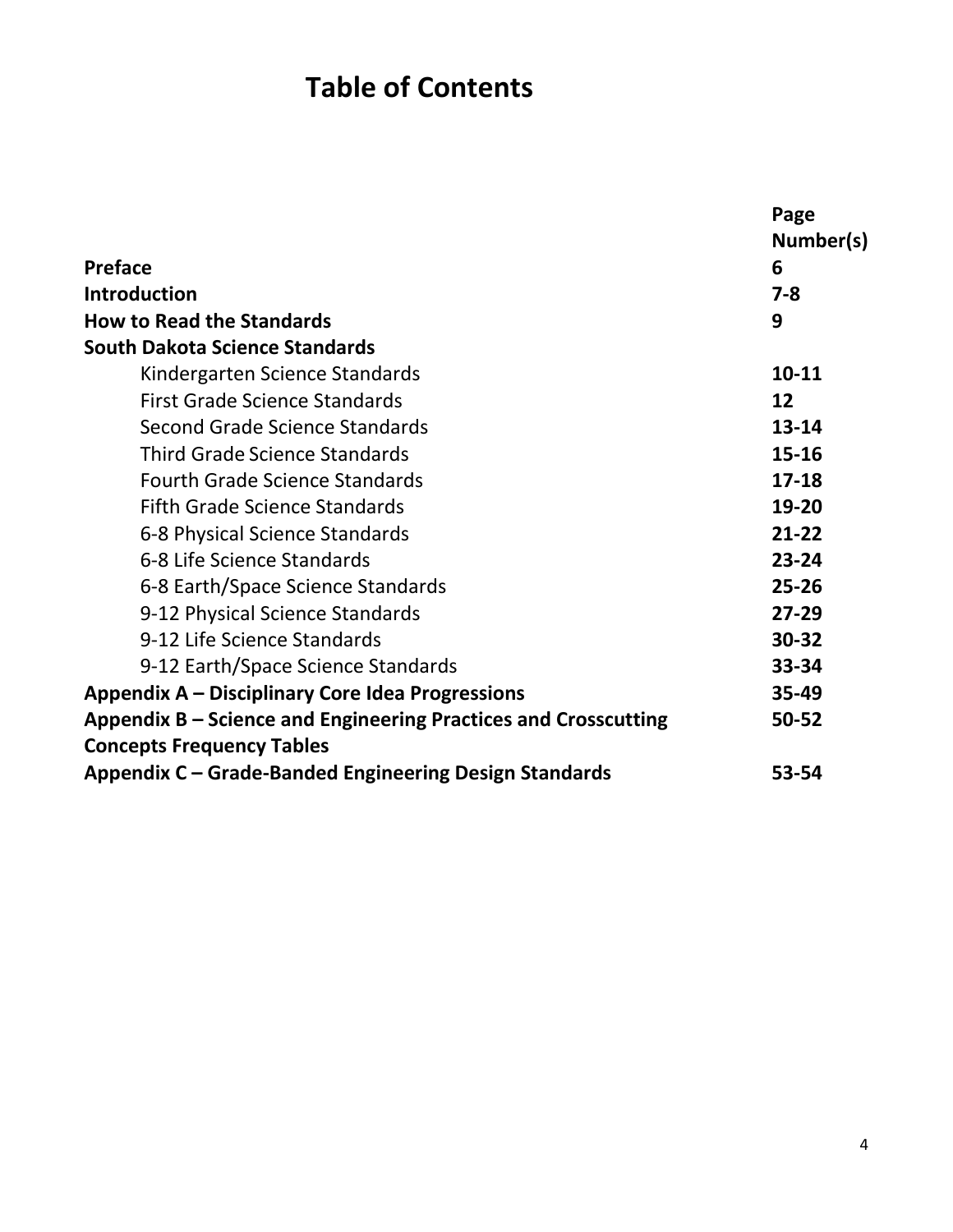# **Preface**

In 2014, with input from K-16 educators, administrators, community members, and informal educators from across South Dakota, the Science Standards Revision Workgroup was charged with evaluating the 2005 South Dakota Science Standards. Following the evaluation of the South Dakota Science Standards, it was determined by the group that rewriting was necessary to reflect the most recent research in science teaching and learning. This document was guided by recent research in best practices in science teaching, experience in classrooms with the existing South Dakota Content Standards, the progression of recently published standards from Massachusetts and South Carolina, the Next Generation Science Standards document, the National Research Council's Framework for K-12 Science Education, and lengthy discussions by experienced kindergarten through grade sixteen South Dakota educators.

The standards were constructed from the three major dimensions: Science and Engineering Practices, Disciplinary Core Ideas, and Crosscutting Concepts. With student mastery of these dimensions, South Dakota schools will be competitive with the best educational systems in other states and nations. The standards are coherent, adaptable, rigorous, attainable, and represent South Dakota's commitment to excellence for all students. The standards have been restructured to reflect current research and science and engineering practices, and will be reevaluated in future years in accordance with the state standards adoption timeline.

SD Codified Law 13-3-48. Standards revision cycle--Content standards. The secretary of the Department of Education shall prepare and submit for approval of the South Dakota Board of Education a standards revision cycle and content standards for kindergarten through grade twelve.

# **Introduction**

The South Dakota Science Standards realize a vision for science education in which students are expected to actively engage in science and engineering practices and apply crosscutting concepts to deepen their understanding of core ideas. These standards are designed to guide the planning of instruction and the development of assessments of learning from kindergarten through twelfth grade. This document presents a starting point for informed dialogue among those dedicated and committed to quality education in South Dakota. By providing a common set of expectations for all students in all schools, this dialogue will be strengthened and enhanced.

The concepts and content in the science standards represent the most current research in science and science education. All theories are presented in a way that allow teachers to structure an experience around multiple pieces of scientific evidence and competing ideas to allow students to engage in an objective discussion. The theories are presented because they have a large body of scientific evidence that supports them. These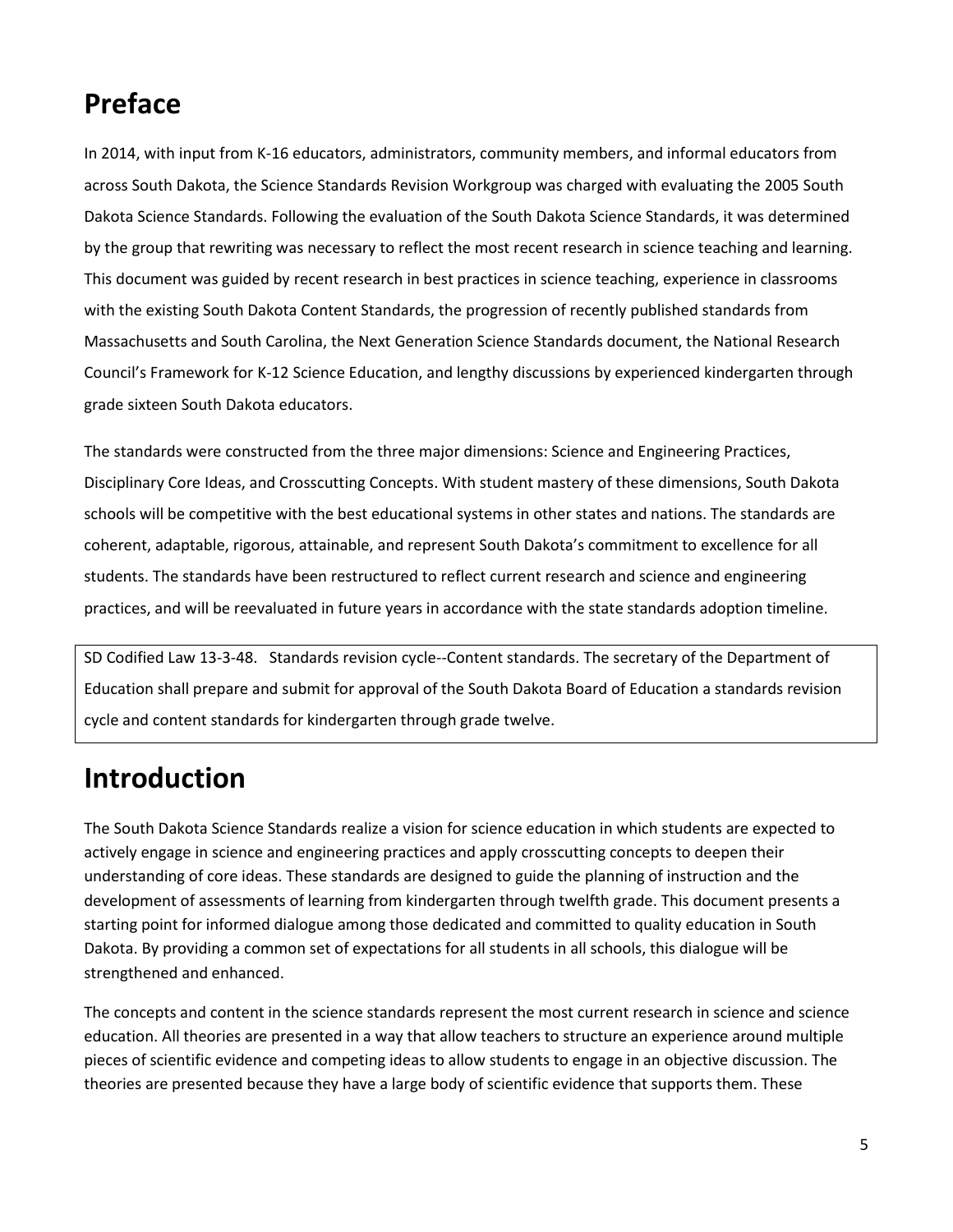standards were developed in such a manner to encourage students to analyze all forms of scientific evidence and draw their own conclusions.

Through the public hearing process related to adoption of the South Dakota Science Standards, it is evident that there is particular sensitivity to two issues: climate change and evolution. The South Dakota Board of Education recognizes that parents are their children's first teachers, and that parents play a critical role in their children's formal education. The South Dakota Board of Education also recognizes that not all viewpoints can be covered in the science classroom. Therefore, the board recommends that parents engage their children in discussions regarding these important issues, in order that South Dakota students are able to analyze all forms of evidence and argument and draw their own conclusions.

### **KEY SHIFTS IN 2014 SOUTH DAKOTA SCIENCE STANDARDS**

### *K-12 Science Education should reflect the interconnected nature of science as it is practiced and experienced in the real world.*

These standards integrate disciplinary core ideas, crosscutting concepts, and science and engineering practices. Past South Dakota Science Standards focus almost exclusively on content. The integration of rigorous core ideas, concepts, and practices reflect how science and engineering is applied and practiced every day and is shown to enhance student learning of both.

### *South Dakota Science Standards are set forth to ensure graduates of South Dakota's public schools have the knowledge, skills, and competencies essential to be college, career, and life ready.*

These standards detail key knowledge and skills students need to succeed in entry-level, credit- bearing science courses in postsecondary schools; certificate or workplace training programs requiring an equivalent level of science; as well as jobs and postsecondary opportunities that require scientific and technical proficiency.

### *The South Dakota Science Standards are expectations for student outcomes– NOT curriculum.*

Each standard has a specific integration of the three dimensions (Science and Engineering Practices, Disciplinary Core Ideas, and Crosscutting Concepts). The designated integrations of the South Dakota Standards do not predetermine how the three are linked in curriculum, units, or lessons. These standards simply clarify the expectations of what students will know and be able to do by the end of the grade level or grade band.

Previous South Dakota Science Standards treated the three dimensions of science as separate entities leading to preferential treatment of singular dimensions in assessment or instruction. It is essential to understand that the emphasis placed on a particular Science and Engineering Practice or Crosscutting Concept in a standard is not intended to limit instruction, but to make clear the intent of the assessments. During the course of instruction, students will engage in multiple Science and Engineering Practices to reach the learning outcome set by the teacher.

### *The South Dakota Science Standards build coherently from K–12.*

The focus on a few Disciplinary Core Ideas is a key aspect of a coherent science education. The Framework identified a basic set of core ideas that are meant to be understood by the time a student completes high school: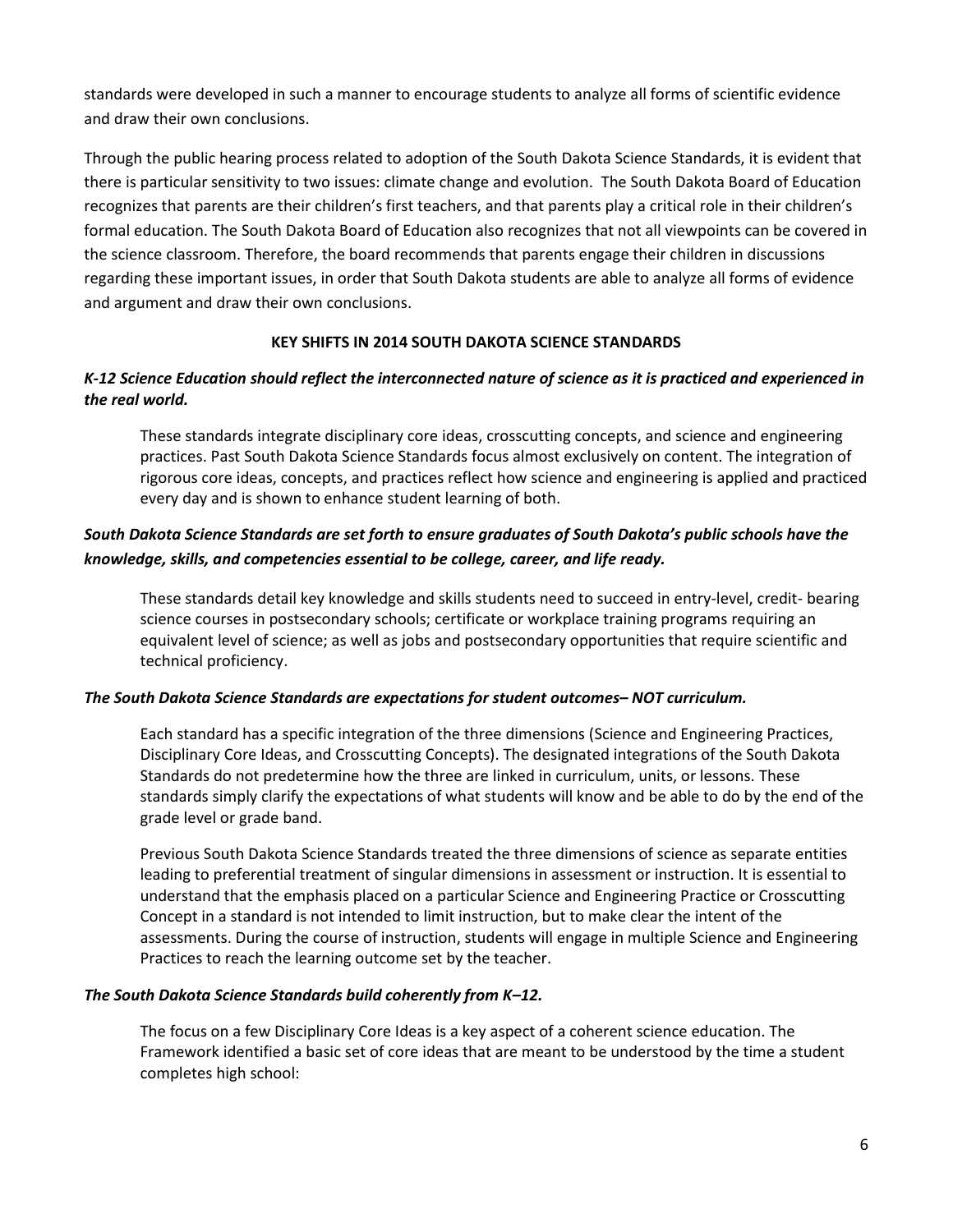"To develop a thorough understanding of scientific explanations of the world, students need sustained opportunities to work with and develop the underlying ideas and to appreciate those ideas' interconnections over a period of years rather than weeks or months [1]. This sense of development has been conceptualized in the idea of learning progressions [1, 25, 26]. If mastery of a core idea in a science discipline is the ultimate educational destination, then well-designed learning progressions provide a map of the routes that can be taken to reach that destination. Such progressions describe both how students' understanding of the idea matures over time and the instructional supports and experiences that are needed for them to make progress."

(2011). *A Framework for K-12 Science Education: Practices, crosscutting concepts, and core ideas*. (p. 26). Washington, DC: The National Academies Press. Retrieved from http://www.nap.edu/catalog.php?record\_id=13165

#### There are **two key points** that are important to understand:

First, focus and coherence must be a priority. What this means to teachers and curriculum developers is that the same ideas or details are not covered each year. Rather, a progression of knowledge occurs from grade band to grade band that gives students the opportunity to learn more complex material, leading to an overall understanding of science by the end of high school. Historically, science education was taught as a set of disjointed and isolated facts. The Framework and the South Dakota Science Standards provide a more coherent progression aimed at overall scientific literacy with instruction focused on a smaller set of ideas.

Second, the progressions in the South Dakota Science Standards automatically assume that previous material has been learned by the student. Choosing to omit content at any grade level or band will impact the success of the student in understanding the core ideas and put additional responsibilities on teachers later in the process.

#### *Science and Engineering are integrated in the South Dakota Science Standards, from K–12.*

The idea of integrating technology and engineering into science standards is not new. Chapters on the nature of technology and the human-built world were included in Science for All Americans (AAAS 1989) and Benchmarks for Science Literacy (AAAS 1993, 2008). Standards for "Science and Technology" were included for all grade bands in the National Science Education Standards (NRC 1996).

Engineering is integrated within the discipline specific standards in areas of Life Science, Physical Science, and Earth/Space Sciences. This integration is achieved by raising engineering design to the same level as scientific inquiry in classroom instruction. Engineering is included in the science and engineering practices and technology is included in the crosscutting concepts.

#### *South Dakota Science Standards focus on deeper understanding and application of concepts.*

These standards are focused on a small set of disciplinary core ideas that build across grades and lead to deeper understanding and application of concepts. The standards are written to articulate the broad concepts and key components that specify expected learning

#### *South Dakota Science Standards provide relevance to students in South Dakota.*

#### **Life Science:**

It is crucial that South Dakota students have a strong foundation in life science in order to maintain their own health as well as the ecosystems in which they live and work. South Dakota's agricultural economy recognizes the importance of breeding selective traits in both plants and animals. Understanding DNA and genetics can be applied to modern agriculture and medicine by emphasizing biotechnology,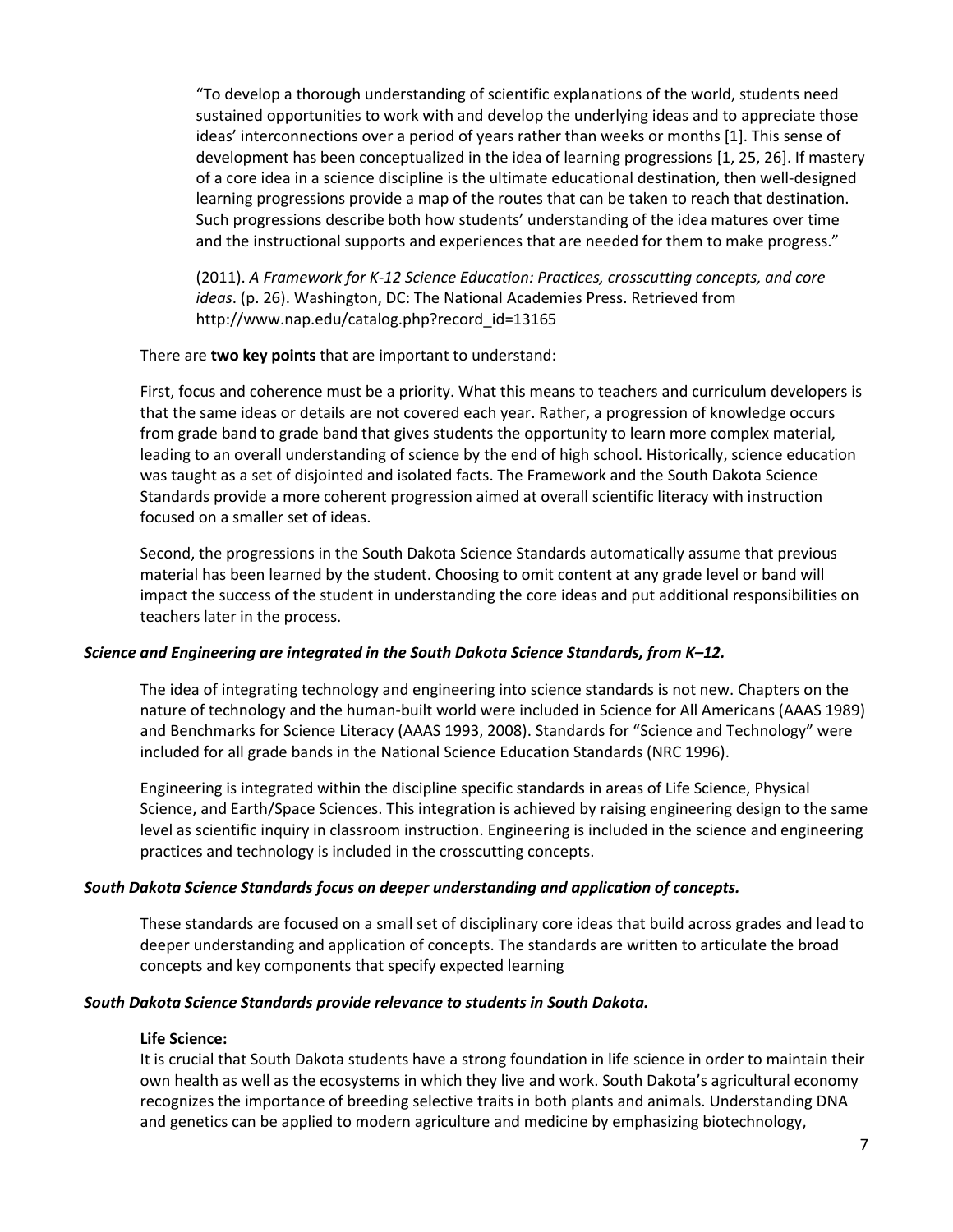genetically modified organisms, and the development of resistant pests. South Dakota's geological and archeological history gives students a relevant context to understand the fossil evidence to support changes over time. Students must be able to evaluate and mitigate the effects of human activity in order to protect biodiversity within the state's diverse ecosystems. Proper management of the state's wildlife and recreational activities rely upon an understanding of carrying capacities so that these activities can continue to be enjoyed by future generations of South Dakotans.

#### **Physical Science:**

From a local context, South Dakota students will appreciate how production of ethanol for use as a gasoline additive involves chemical reactions and that developing techniques for specifying the molecular and energy changes involved in these reactions will enhance the production of this fuel. Students will be able to understand the substructure of the atom and subatomic particles and be able to use that knowledge to understand work being done at the Sanford Underground Research Facility. They will be able to understand how forces interacting can change the behavior of objects. This is essential for everything from daily activities, like driving a car, to engineering the building of structures that can withstand tornadoes or generate the electricity we use. Students will be able to analyze data and interpret graphs in order to solve problems unique to South Dakota, such as the sustainability of land, crop, water, and livestock conservation. The study of wave properties and information technology, enhanced by an understanding of wave mechanics in systems and models, will allow students to understand and appreciate the importance of electronics, digital equipment, and information storage and transfer in the global market of the 21st century.

#### **Earth and Space Science:**

South Dakota is rich in geologic resources, many unique to the Great Plains. Grasslands, the Badlands, Black Hills, and Missouri River Basin all provide unique opportunities for students to investigate the Earth and its interacting systems. In South Dakota, the use, management, and protection of natural resources have an economic, social, environmental, and geopolitical impact. Natural hazard mitigation (severe weather, flooding, and drought) has a direct impact on the people and environment of our state. Human activities in agriculture, industry, and everyday life have major impacts on the soil, air, and water of South Dakota.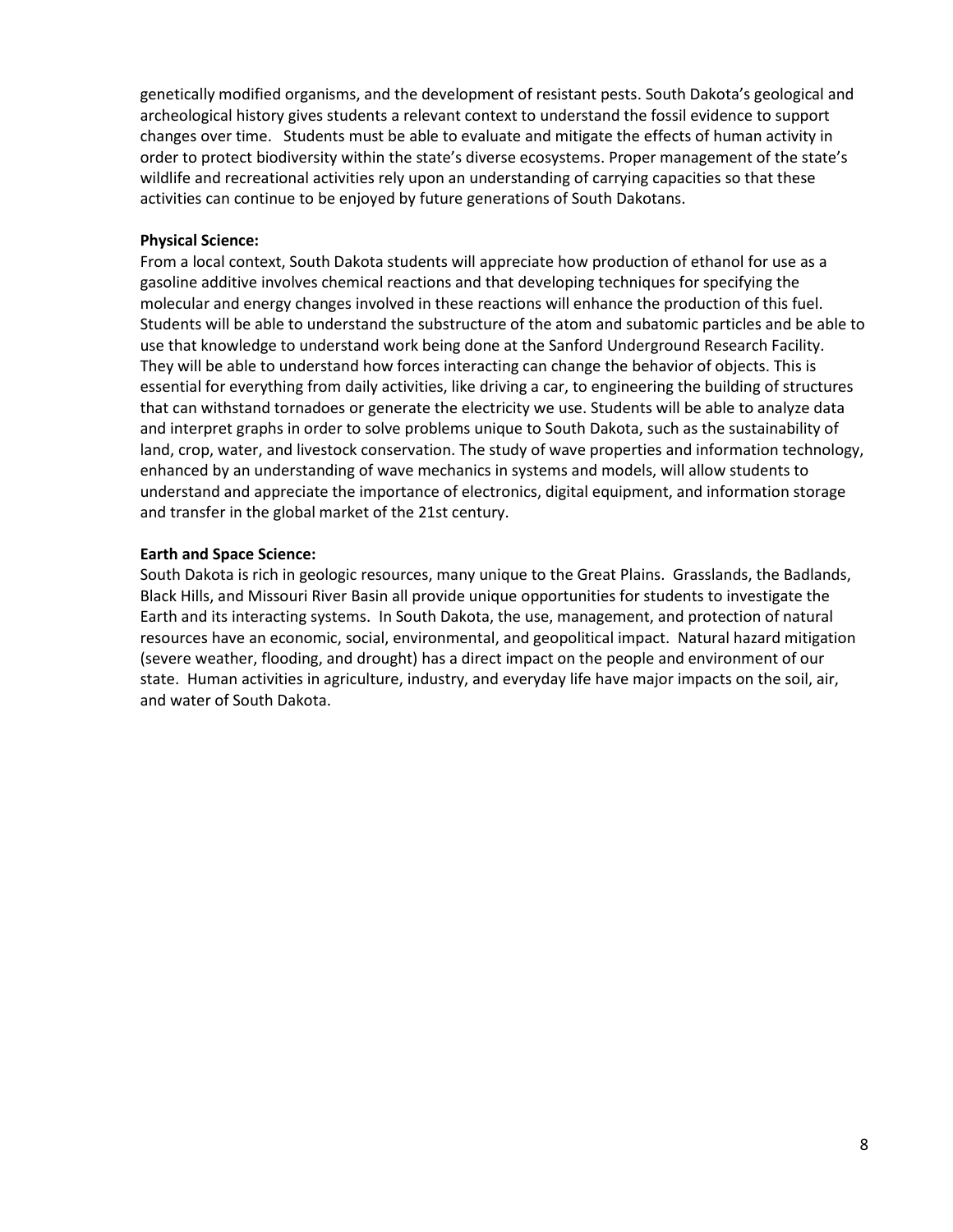# How to read the South Dakota Science Standards

Each of the three-dimensions from *A Framework for K-12 Science Education* can be referenced in every standard. This information can be used to interpret a deeper meaning for each of the three dimensions. **Below is a legend** to decode the components involved within each standard.

### **SEP = Science and Engineering Practices (Chapter 3: Page 41 of** *Framework***)**

- 1. Asking Questions and Defining Problems
- 2. Developing and Using Models
- 3. Planning and Carrying Out Investigations
- 4. Analyzing and Interpreting Data
- 5. Using Mathematics and Computational Thinking
- 6. Constructing Explanations and Designing Solutions
- 7. Engaging in Argument from Evidence
- 8. Obtaining, Evaluating, and Communicating Information

*The reader will notice engineering is integrated through inclusion as a Disciplinary Core Idea, Crosscutting Concept or by use of a Science and Engineering Practice. All standards with an emphasis on engineering are marked by an asterisk (\*). For more information on Engineering see the Framework page 201and Appendix C of the South Dakota Science Standards.*

### **DCI: Disciplinary Core Idea (Chapter 5: Page 103 of** *Framework***)**

These are listed as written in *A Framework for K-12 Science Education*. For example PS1 stands for Physical Science Core Idea 1: Matter and Its Interactions. You will notice that next to the standard it will read, for example, PS1.A. In this case, the coding is referring to Physical Science Core Idea 1: Matter and Its Interactions, Component Idea A: Structure and Properties of Matter.

**PS** = Physical Science

**LS** = Life Science

**ESS** = Earth and Space Science

**ETS** = Engineering, Technology and Applications of Sciences

### **CCC = Crosscutting Concept (Chapter 4: Page 83 of** *Framework***)**

**Patterns** = Patterns

**Cause/Effect** = Cause and Effect **Scale/Prop.** = Scale, Proportion, and Quantity **Systems** = Systems and System Models **Energy/Matter** = Energy and Matter **Structure/Function** = Structure and Function **Stability/Change** = Stability and Change

*The Framework specifies two core ideas that relate science, technology, society and the environment: the interdependence of science, engineering and technology, and the influence of science, engineering and technology on society and the natural world. These two core ideas may accompany or replace crosscutting concepts related to standards that include engineering. In this instance, we refer to them as connection statements because they are not true crosscutting concepts. When this occurs, we use the following legend.*  **Technology** = Connections to Engineering, Technology, and Applications of Science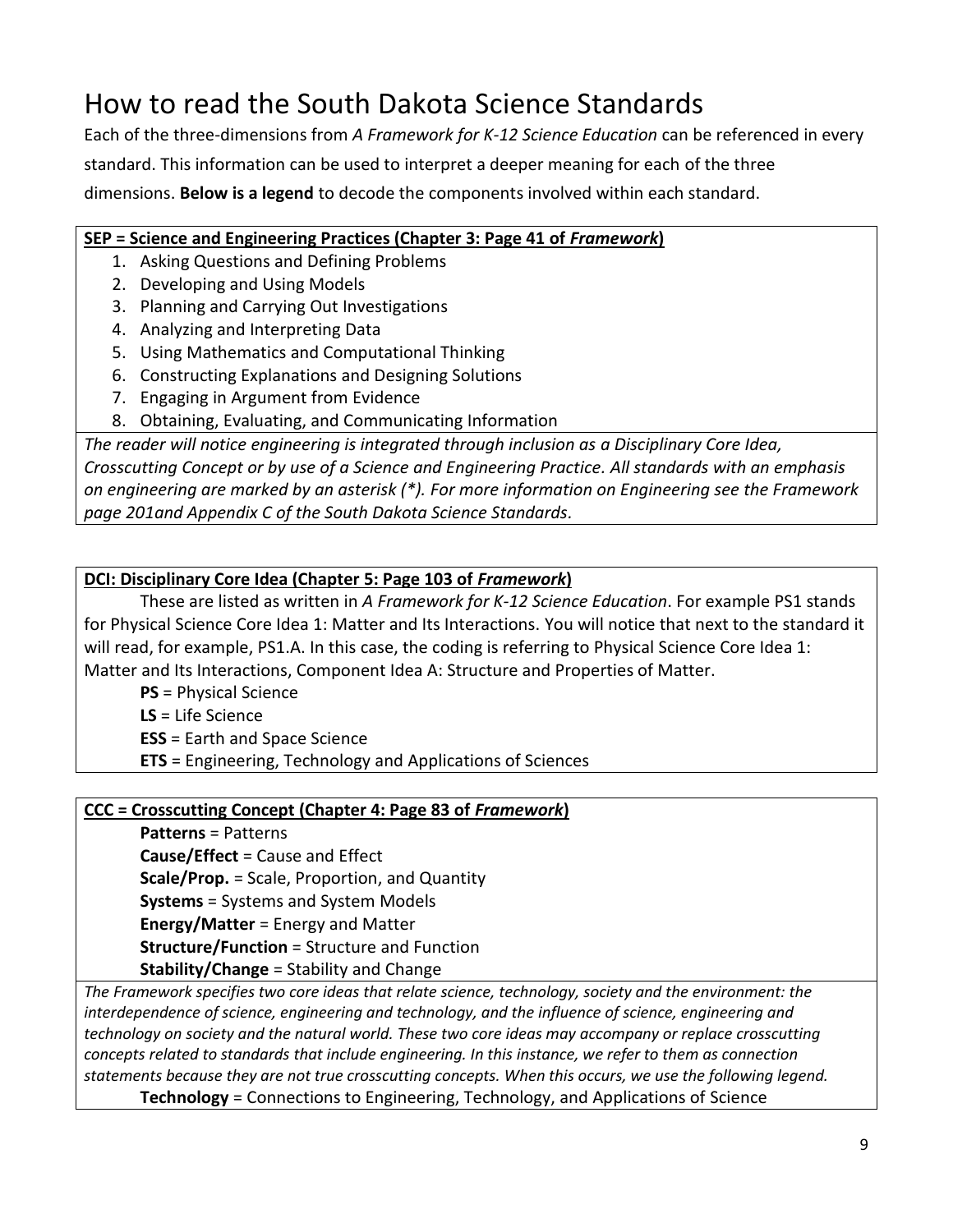### **Kindergarten**

### **The Core Ideas of the Kindergarten standards include:**

- Motion and Stability: Forces and Interactions
- Energy
- From Molecules to Organisms: Structures and Processes
- Earth's Systems
- Earth and Human Activity

### **Kindergarten Physical Science Conceptual Understanding:**

Pushes and pulls can have different strengths and directions, and can change the speed or direction of motion or start or stop. Bigger pushes and pulls cause bigger changes in an object's motion or shape. Sunlight warms the Earth's surface.

|           | <b>Kindergarten Physical Science Standards</b>                                                       |  |
|-----------|------------------------------------------------------------------------------------------------------|--|
| $K-PS2-1$ | Plan and carry out an investigation to compare the effects of different strengths or different       |  |
|           | directions of pushes and pulls on the motion of an object. (SEP: 3; DCI: PS2.A, PS2.B, PS3.C; CCC:   |  |
|           | Cause/Effect)                                                                                        |  |
| $K-PS2-2$ | Analyze data to determine if a design solution works as intended to change the speed or direction of |  |
|           | an object with a push or a pull.* (SEP: 4; DCI: PS2.A, ETS1.A; CCC: Cause/Effect)                    |  |
| $K-PS3-1$ | Make observations to determine the effect of sunlight on Earth's surface. (SEP: 3; DCI: PS3.B; CCC:  |  |
|           | Cause/Effect)                                                                                        |  |
| $K-PS3-2$ | Design and build a structure that will reduce the warming effect of sunlight on an area.* (SEP: 6;   |  |
|           | DCI: PS3.B; CCC: Cause/Effect)                                                                       |  |

### **Kindergarten Life Science Conceptual Understanding:**

Plants and animals (including humans) need food and water in order to grow.

### **Kindergarten Life Science Standards**

K-LS1-1 Describe patterns of what plants and animals (including humans) need to survive. (SEP: 4; DCI: LS1.C; CCC: Patterns)

### **Kindergarten Earth and Space Science Conceptual Understanding:**

There are patterns and variations in local weather. Plants and animals can change their local environment. Plants and animals (including humans) need to survive and there is a relationship between their needs and where they live. The purpose of weather forecasting is to prepare for and to respond to severe weather. Things people do can affect the environment, but they can make choices to reduce their impact.

| <b>Kindergarten Earth and Space Science Standards</b> |                                                                                                      |
|-------------------------------------------------------|------------------------------------------------------------------------------------------------------|
| $K-ESS2-1$                                            | Use and share observations of local weather conditions to describe patterns over time. (SEP: 4; DCI: |
|                                                       | ESS2.D; CCC: Patterns)                                                                               |
| $K-ESS2-2$                                            | Engage in argument from evidence for how plants and animals (including humans) can change the        |
|                                                       | environment to meet their needs. (SEP: 7; DCI: ESS2.E, ESS3.C; CCC: Systems)                         |
| $K$ -ESS3-1                                           | Use a model to represent the relationship between the needs of different plants or animals           |
|                                                       | (including humans) and the places they live. (SEP: 2; DCI: ESS3.A; CCC: Systems)                     |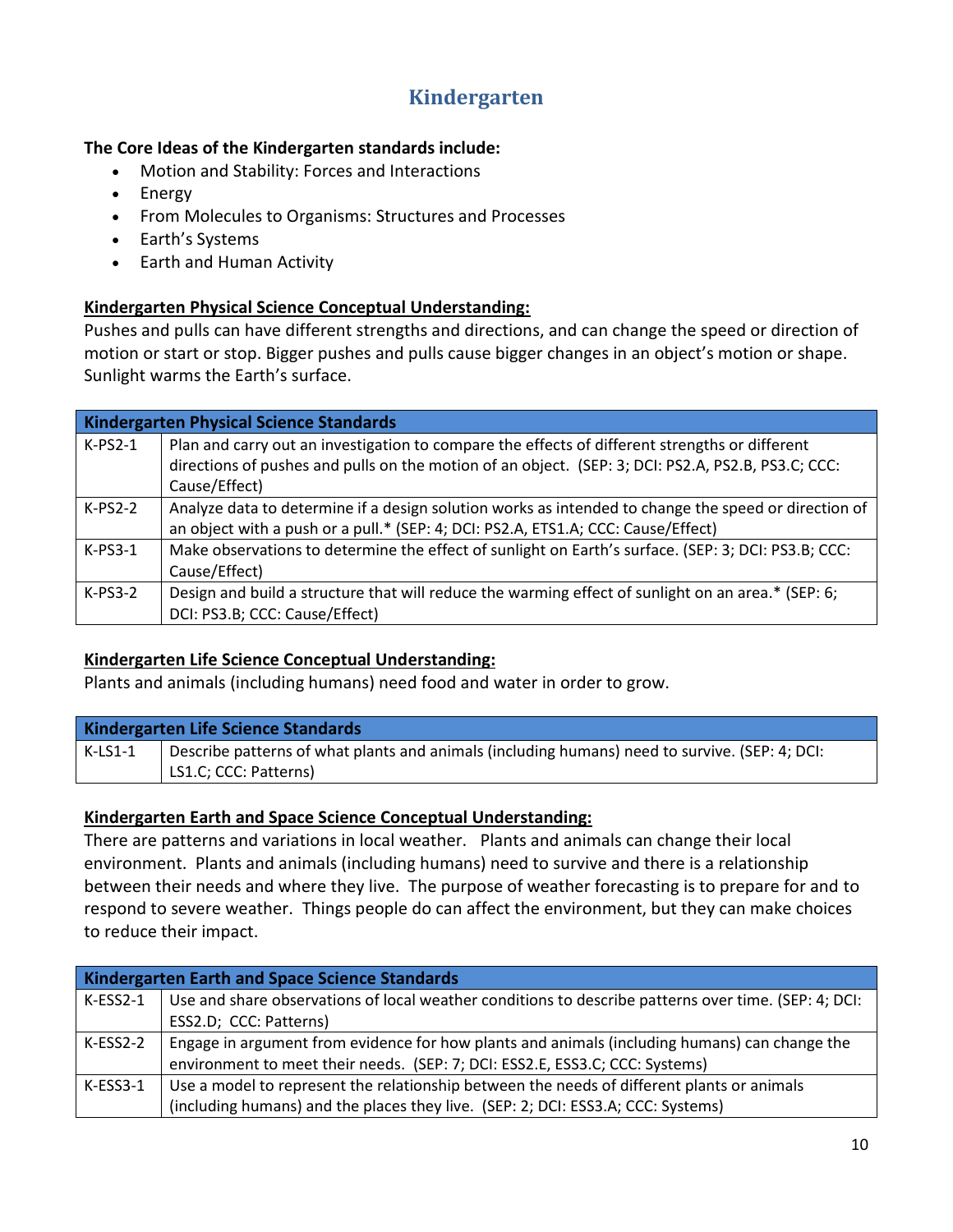| K-ESS3-2 | Ask questions to obtain information about the purpose of weather forecasting to prepare for, and  |
|----------|---------------------------------------------------------------------------------------------------|
|          | respond to, severe weather.* (SEP: 1, 8; DCI: ESS3.B, ETS1. A; CCC: Cause/Effect)                 |
| K-ESS3-3 | Communicate solutions that will reduce the impact of humans on the land, water, air, and/or other |
|          | living things in the local environment.* (SEP: 8; DCI: ESS3.C; ETS1.B; CCC: Cause/Effect)         |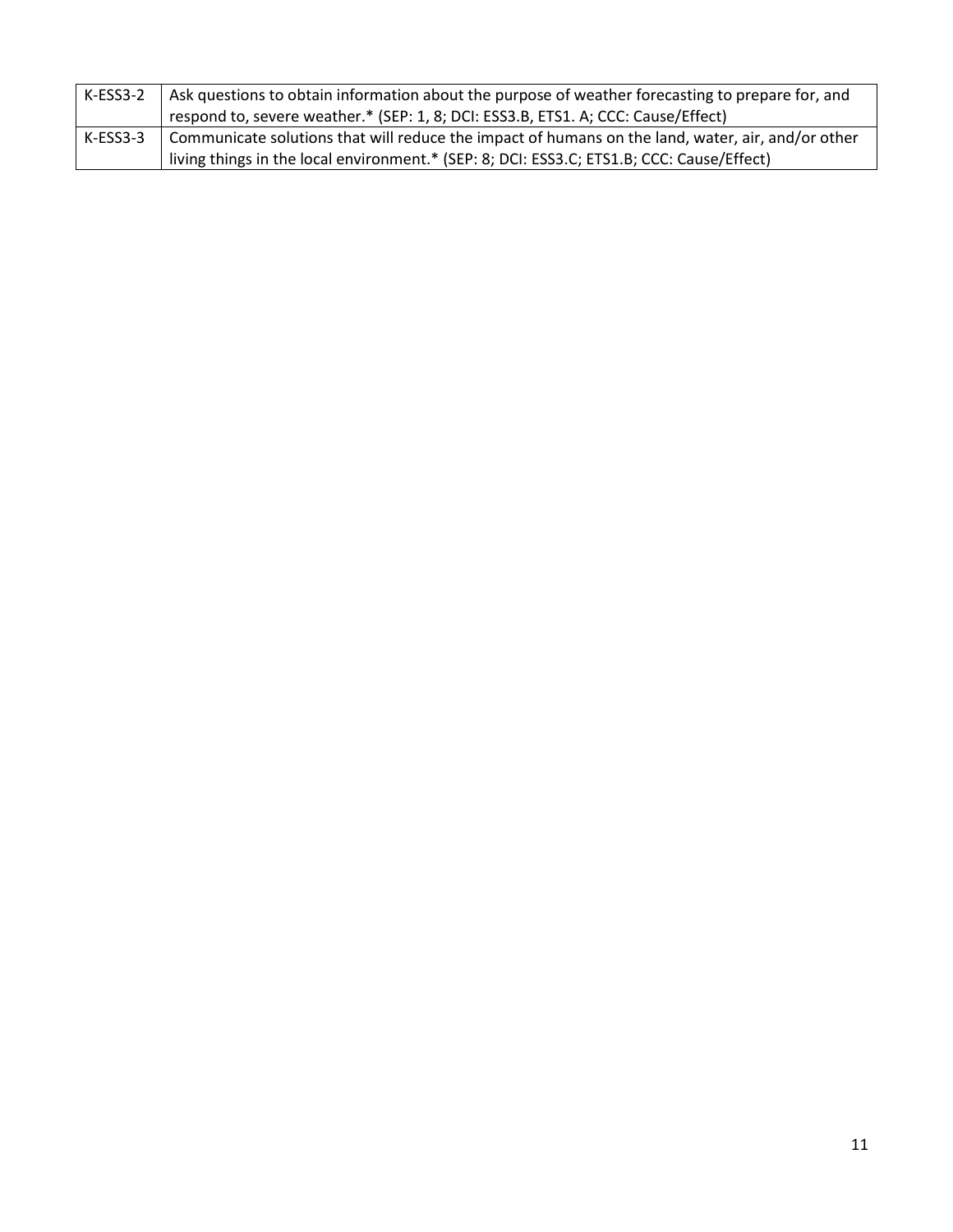## **First Grade**

### **The Core Ideas of the First Grade standards include:**

- Waves and Their Applications in Technologies for Information Transfer
- From Molecules to Organisms: Structures and Processes
- Heredity: Inheritance and Variation of Traits
- Farth's Place in the Universe

### **First Grade Physical Science Conceptual Understanding:**

Sound can make matter vibrate, and vibrating matter can make sound. Objects can be seen only when light is available to illuminate them. People use devices to send and receive information.

|               | <b>First Grade Physical Science Standards</b>                                                       |  |
|---------------|-----------------------------------------------------------------------------------------------------|--|
| $1-PS4-1$     | Plan and carry out an investigation to provide evidence that vibrating materials can make sound and |  |
|               | that sound can make materials vibrate. (SEP: 3; DCI: PS4.A; CCC: Cause/Effect)                      |  |
| $1-PS4-2$     | Construct an evidence-based account for how objects can be seen only when illuminated. (SEP: 6;     |  |
|               | DCI: PS4.B; CCC: Cause/Effect)                                                                      |  |
| $1 - PS4 - 3$ | Plan and carry out an investigation to determine the effect of placing objects made with different  |  |
|               | materials in the path of a beam of light. (SEP: 3; DCI: PS4.B; CCC: Cause/Effect)                   |  |
| $1 - PS4 - 4$ | Design and build a device that uses light or sound to solve the problem of communicating over a     |  |
|               | distance.* (SEP: 6; DCI: PS4.C; CCC: Technology)                                                    |  |

### **First Grade Life Science Conceptual Understanding:**

Plants and animals use their external parts to help them survive, grow, and meet their needs. Behaviors of parents and offspring help the offspring survive. Animals sense and communicate information and respond to inputs with behaviors that help them grow and survive. Young plants and animals are similar to their parents.

|           | <b>First Grade Life Science Standards</b>                                                                                                                                                                                      |  |
|-----------|--------------------------------------------------------------------------------------------------------------------------------------------------------------------------------------------------------------------------------|--|
| $1-LS1-1$ | Design a solution to a human problem by mimicking how plants and/or animals use their external<br>parts to help them survive, grow, and meet their needs.* (SEP: 6; DCI: LS1.A, LSI.D; CCC:<br>Structure/Function, Technology) |  |
| $1-LS1-2$ | Read texts and use media to determine patterns in behavior of parents and offspring that help                                                                                                                                  |  |
|           | offspring survive. (SEP: 8; DCI: LS1.B; CCC: Patterns)                                                                                                                                                                         |  |
| $1-LS3-1$ | Construct an evidence-based account that young plants and animals are like, but not exactly like,                                                                                                                              |  |
|           | their parents. (SEP: 6; DCI: LS3.A, LS3.B; CCC: Patterns)                                                                                                                                                                      |  |

### **First Grade Earth and Space Science Conceptual Understanding:**

Patterns of movements of the sun, moon, and stars, as seen from Earth, can be observed, described, and predicted.

| <b>First Grade Earth and Space Science Standards</b> |                                                                                                   |
|------------------------------------------------------|---------------------------------------------------------------------------------------------------|
| $1-ESS1-1$                                           | Use observations of the sun, moon, and stars to describe patterns that can be predicted. (SEP: 4; |
|                                                      | DCI: ESS1.A ; CCC: Patterns, Technology, nature of science)                                       |
| $1-ESS1-2$                                           | Make observations at different times of the year to relate the amount of daylight to the time of  |
|                                                      | year. (SEP: 3; DCI: ESS1.B; CCC: Patterns)                                                        |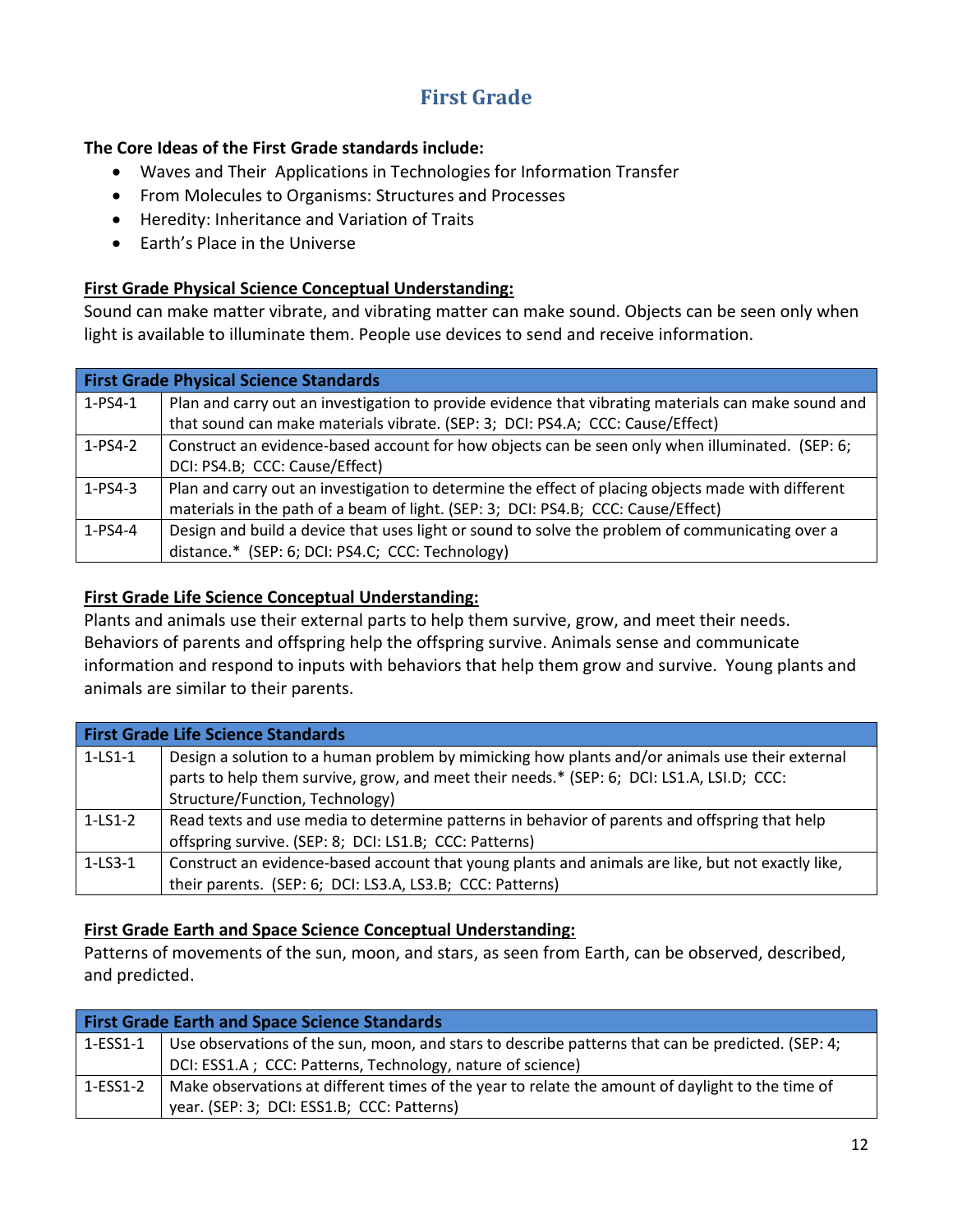### **Second Grade**

### **The Core Ideas of the Second Grade standards include:**

- Matter and Its Interactions
- Ecosystems: Interactions, Energy, and Dynamics
- Biological Unity and Diversity
- Earth's Place in the Universe
- Earth's Systems

### **Second Grade Physical Science Conceptual Understanding:**

Matter exists as different substances that have observably different properties. Different properties are suited to different purposes. Objects can be built up from smaller parts. Heating and cooling substances cause changes that are sometimes reversible and sometimes not.

|           | <b>Second Grade Physical Science Standards</b>                                                     |  |
|-----------|----------------------------------------------------------------------------------------------------|--|
| $2-PS1-1$ | Plan and carry out an investigation to describe and classify different kinds of materials by their |  |
|           | observable properties. (SEP: 3; DCI: PS1.A; CCC: Patterns)                                         |  |
| $2-PS1-2$ | Analyze data obtained from testing different materials to determine which materials have the       |  |
|           | properties that are best suited for an intended purpose.* (SEP: 4; DCI: PS1.A; CCC: Cause/Effect,  |  |
|           | Technology)                                                                                        |  |
| $2-PS1-3$ | Construct an evidence-based account of how an object made of a small set of pieces can be          |  |
|           | disassembled and made into a new object. (SEP: 6 ; DCI: PS1.A; CCC: Energy/Matter)                 |  |
| $2-PS1-4$ | Construct an argument using reasoning and evidence that some changes caused by heating or          |  |
|           | cooling can be reversed and some cannot. (SEP: 7; DCI: PS1.B; CCC: Cause/Effect)                   |  |

### **Second Grade Life Science Conceptual Understanding:**

Plants depend on water and light to grow, and also depend on animals for pollination or to move their seeds around. A range of different organisms live in different places.

| Second Grade Life Science Standards |                                                                                                      |
|-------------------------------------|------------------------------------------------------------------------------------------------------|
| $2-LS2-1$                           | Plan and carry out an investigation to determine if plants need sunlight and water to grow. (SEP: 3; |
|                                     | DCI: LS2.A; CCC: Cause/Effect)                                                                       |
| $2 - LS2 - 2$                       | Develop a simple model that mimics the function of an animal in dispersing seeds or pollinating      |
|                                     | plants.* (SEP: 2; DCI: LS2.A, ETS1.B; CCC: Structure/Function)                                       |
| $2 - LS4 - 1$                       | Make observations of plants and animals to compare the diversity of life in different habitats.      |
|                                     | (Systems) (SEP: 3; DCI: LSD4.D; CCC: Systems)                                                        |

### **Second Grade Earth and Space Science Conceptual Understanding:**

Some events on Earth occur very quickly; others can occur very slowly. Wind and water change the shape of the land. Maps show where things are located. The shapes and kinds of land and water in any area can be mapped. Water is found in many types of places and in different forms on Earth.

| <b>Second Grade Earth and Space Science Standards</b> |                                                                                                                 |
|-------------------------------------------------------|-----------------------------------------------------------------------------------------------------------------|
|                                                       | 2-ESS1-1 $\mid$ Use information from several sources to provide evidence that Earth events can occur quickly or |
|                                                       | slowly. (SEP: 6; DCI: ESS1.C; CCC: Stability/Change)                                                            |
| $2$ -ESS2-1                                           | Compare multiple solutions designed to slow or prevent wind or water from changing the shape of                 |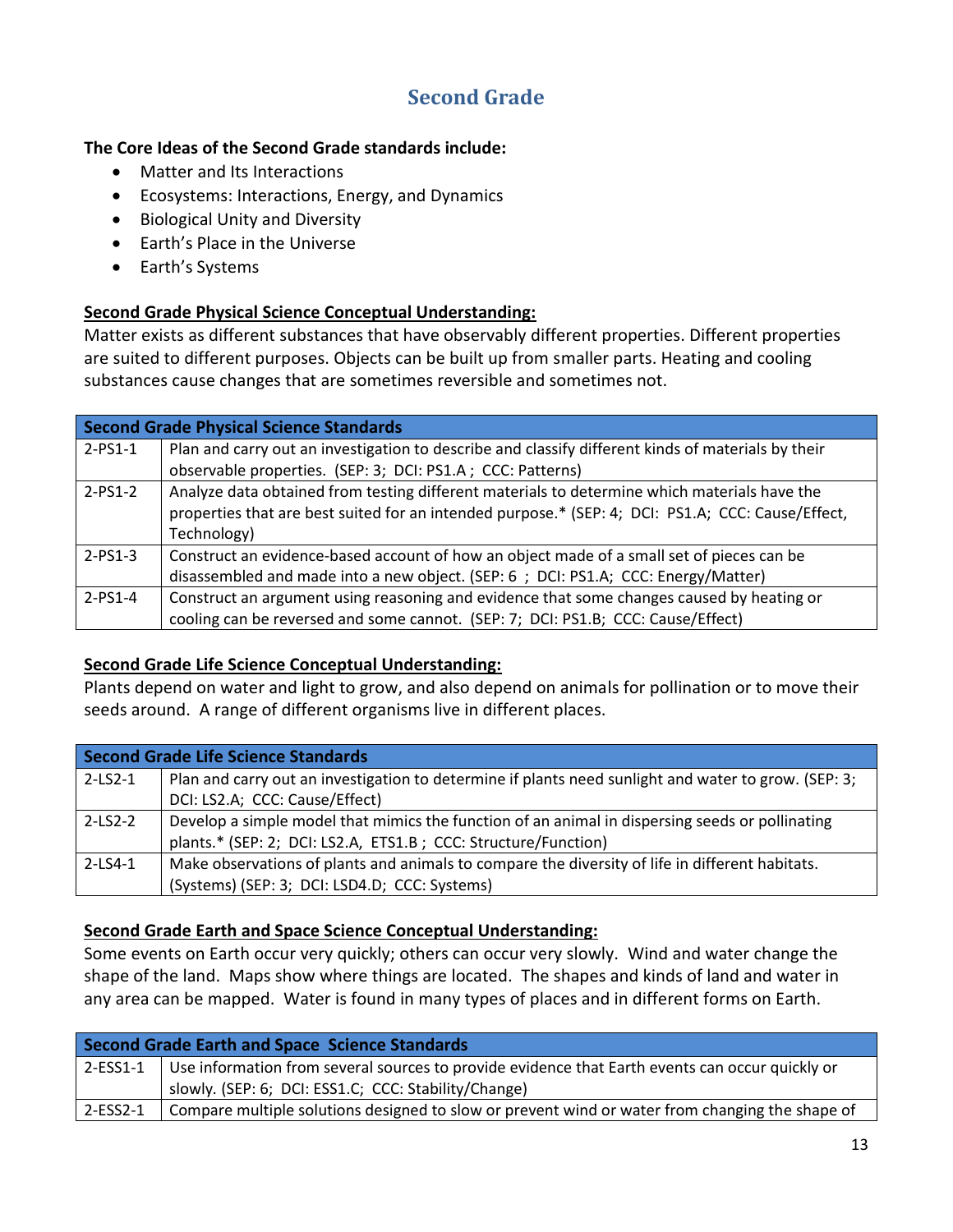|            | the land. (SEP: 6; DCI: ESS2.A, ETS1.C; CCC: Stability/Change, Technology)                             |
|------------|--------------------------------------------------------------------------------------------------------|
| $2-ESS2-2$ | Develop a model to represent the shapes and kinds of land and bodies of water in an area. (SEP: 2;     |
|            | DCI: ESS2.B; CCC: Patterns )                                                                           |
| $2-ESS2-3$ | Obtain information to identify where water is found on Earth and that it can be solid or liquid. (SEP: |
|            | 8; DCI: ESS2.C; CCC: Patterns, )                                                                       |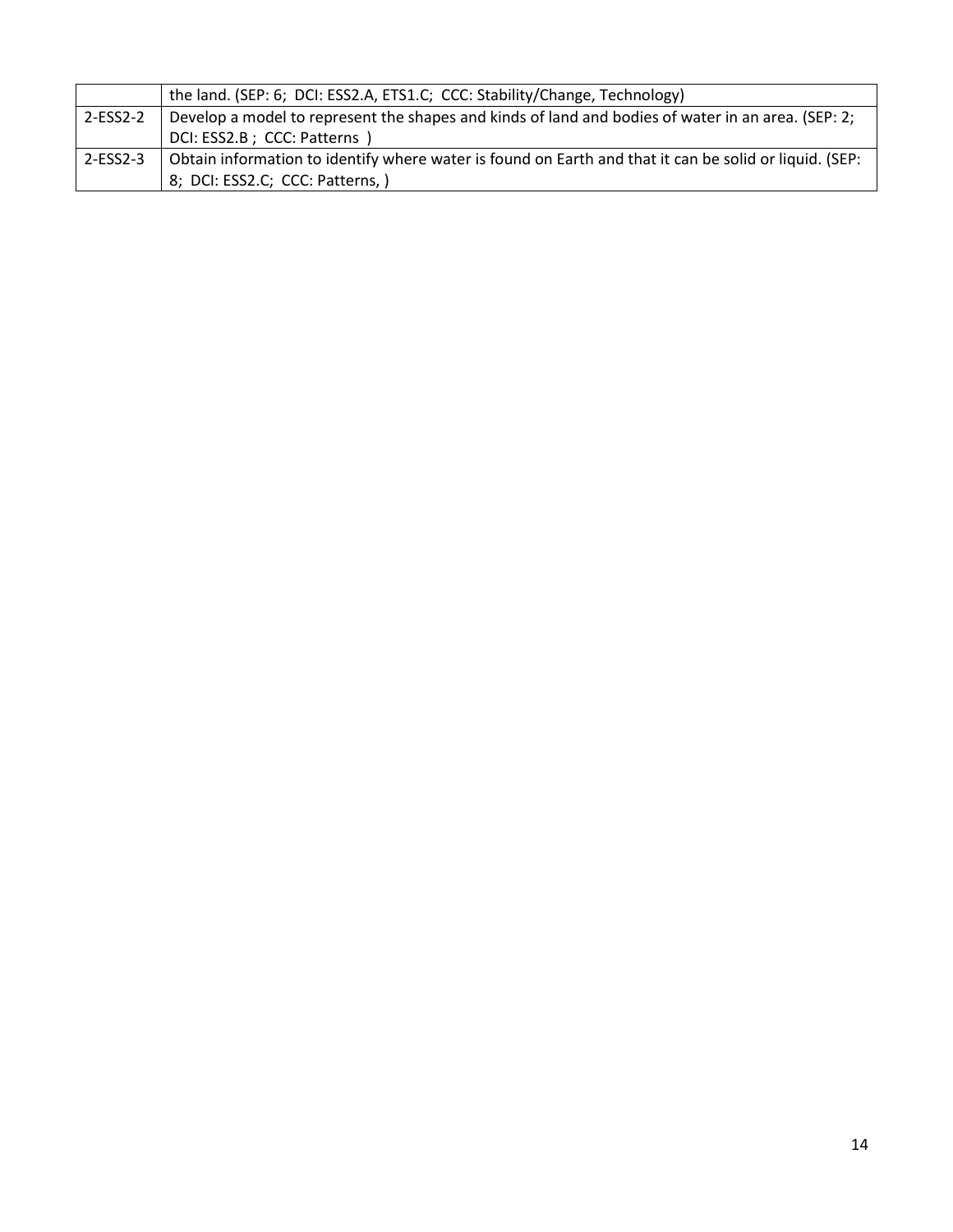## **Third Grade**

### **The Core Ideas of the Third Grade standards include:**

- Motion and Stability: Forces and Interactions
- From Molecules to Organisms: Structures and Processes
- Ecosystems: Interactions, Energy, and Dynamics
- Heredity: Inheritance and Variation of Traits
- Biological Unity and Diversity
- Earth's Systems
- Earth and Human Activity

### **Third Grade Physical Science Conceptual Understanding:**

The effect of unbalanced forces on an object results in a change of motion. Patterns of motion can be used to predict future motion. Some forces act through contact, some forces act even when the objects are not in contact. The gravitational force of Earth acting on an object near the Earth's surface pulls that object toward the planet's center.

|               | Third Grade Physical Science Standards                                                              |  |
|---------------|-----------------------------------------------------------------------------------------------------|--|
| $3-PS2-1$     | Plan and carry out an investigation to provide evidence of the effects of balanced and unbalanced   |  |
|               | forces on the motion of an object. (SEP: 3; DCI: PS2.A, PS2.B; CCC: Cause/Effect)                   |  |
| $3-PS2-2$     | Make observations and/or measurements of an object's motion to provide evidence for how a           |  |
|               | pattern can be used to predict future motion. (SEP: 3; DCI: PS2.A; CCC: Patterns)                   |  |
| $3 - PS2 - 3$ | Ask questions about cause and effect relationships of electric or magnetic interactions between two |  |
|               | objects not in contact with each other. (SEP: 1; DCI: PS2.B; CCC: Cause/Effect)                     |  |
| $3 - PS2 - 4$ | Define a simple design problem that can be solved by applying scientific ideas about magnets.*      |  |
|               | (SEP: 1; DCI: PS2.B; CCC: Technology)                                                               |  |

### **Third Grade Life Science Conceptual Understanding:**

Reproduction is essential to every kind of organism. Organisms have unique and diverse life cycles. When the environment changes, some organisms survive and reproduce, some move to new locations, some move into the transformed environment, and some die. Being part of a group helps animals obtain food, defend themselves, and cope with changes. Different organisms vary in how they look and function because they have different inherited information; the environment also affects the traits that an organism develops. Some living organisms resemble organisms that once lived on Earth. Fossils provide evidence about the types of organisms and environments that existed long ago. Differences in characteristics between individuals of the same species provide advantages in surviving and reproducing. Particular organisms can only survive in particular environments. Populations of organisms live in a variety of habitats. Change in those habitats affects the organisms living there.

| <b>Third Grade Life Science Standards</b> |                                                                                                         |
|-------------------------------------------|---------------------------------------------------------------------------------------------------------|
| $3-LS1-1$                                 | Develop models to describe that organisms have unique and diverse life cycles but all have in           |
|                                           | common birth, growth, reproduction, and death. (SEP: 1; DCI: LS1.B; CCC: Patterns)                      |
| $3-LS2-1$                                 | Construct an argument that some animals form groups that help members survive. (SEP: 7; DCI:            |
|                                           | LS2.D; CCC: Cause/Effect)                                                                               |
| $3 - LS3 - 1$                             | Analyze and interpret data to provide evidence that plants and animals have traits inherited from       |
|                                           | parents and that variations of these traits exist in a group of similar organisms. (SEP: 4; DCI: LS3.A, |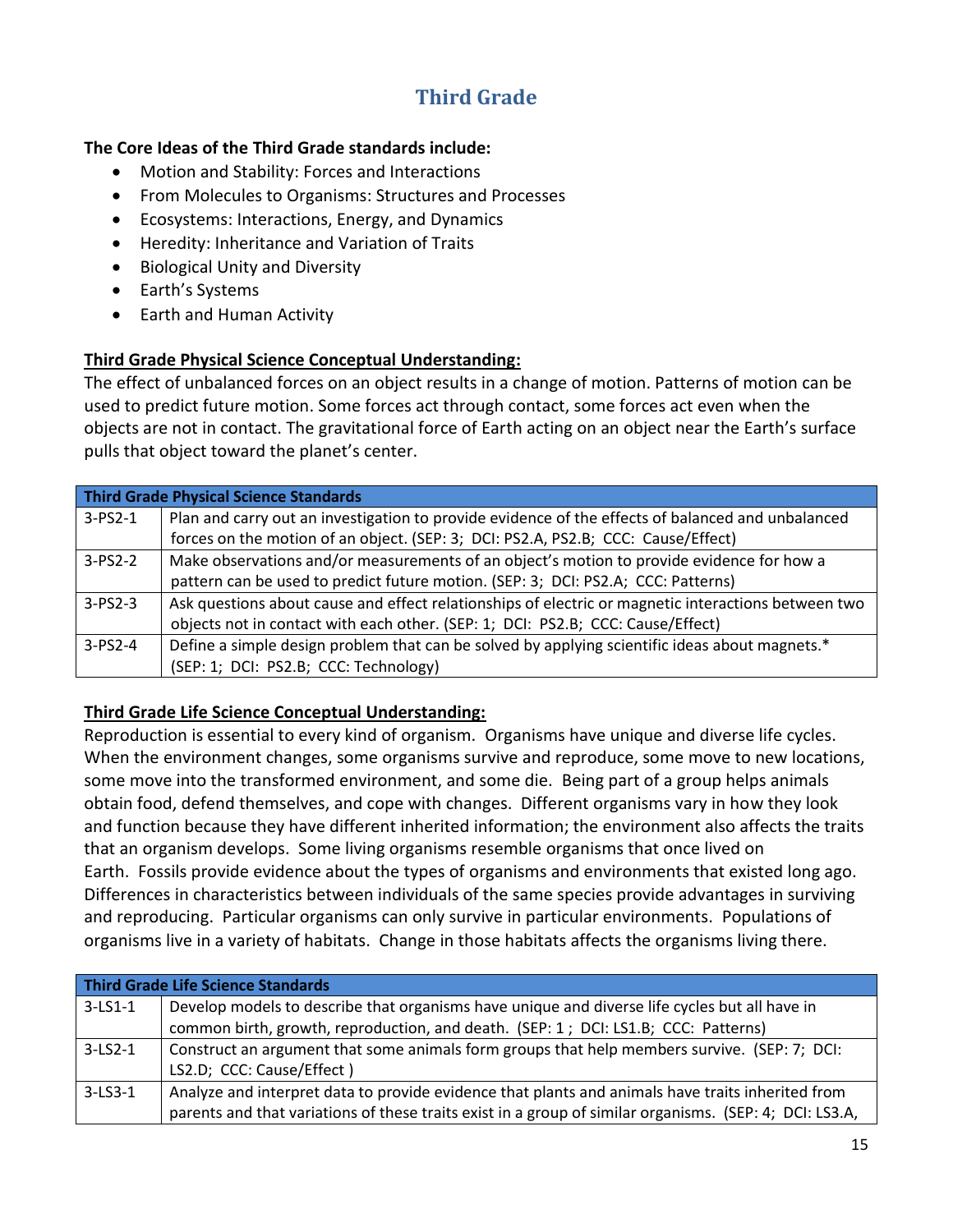|               | LS3.B; CCC: Patterns)                                                                             |
|---------------|---------------------------------------------------------------------------------------------------|
| $3-LS3-2$     | Use evidence and reasoning to support the explanation that traits can be influenced by the        |
|               | environment. (SEP: 6; DCI: LS3.A, LS3.B; CCC: Cause/Effect)                                       |
| $3 - LS4 - 1$ | Analyze and interpret data from fossils to provide evidence of the organisms and the environments |
|               | in which they lived long ago. (SEP: 4; DCI: LS4.A; CCC: Scale/Prop.)                              |
| $3-LS4-2$     | Use evidence and reasoning to construct an explanation for how the variations in characteristics  |
|               | among individuals of the same species may provide advantages in surviving, finding mates, and     |
|               | reproducing. (SEP: 6; DCI: LS4.B; CCC: Cause/Effect)                                              |
| $3-LS4-3$     | Construct an argument with evidence how some organisms thrive, some struggle to survive, and      |
|               | some cannot survive in a particular habitat. (SEP: 7; DCI: LS4.C; CCC: Cause/Effect)              |
| $3-LS4-4$     | Make a claim about the merit of a solution to a problem caused when the environment changes and   |
|               | the types of plants and animals that live there may change.* (SEP: 7; DCI: LS2.C, LS4.D; CCC:     |
|               | Systems, Technology)                                                                              |

### **Third Grade Earth and Space Science Conceptual Understanding:**

Typical weather occurs during a particular season. Climate describes patterns of typical weather conditions over different scales and variations. Historical weather patterns can be analyzed. A variety of hazards result from natural processes; humans cannot eliminate hazards but can reduce their impact.

| Third Grade Earth and Space Science Standards |                                                                                                 |
|-----------------------------------------------|-------------------------------------------------------------------------------------------------|
| 3-ESS2-1                                      | Represent data in tables and graphical displays to describe typical weather conditions expected |
|                                               | during a particular season. (SEP: 4; DCI: ESS2.D; CCC: Patterns)                                |
| 3-ESS2.2                                      | Obtain and combine information to describe climates in different regions of the world. (SEP: 8; |
|                                               | DCI: ESS2.D; CCC: Patterns)                                                                     |
| 3-ESS3-1                                      | Make a claim about the merit of a design solution that reduces the impacts of a weather-related |
|                                               | hazard.* (SEP: 7; DCI: ESS3.B; CCC: Cause/Effect, Technology)                                   |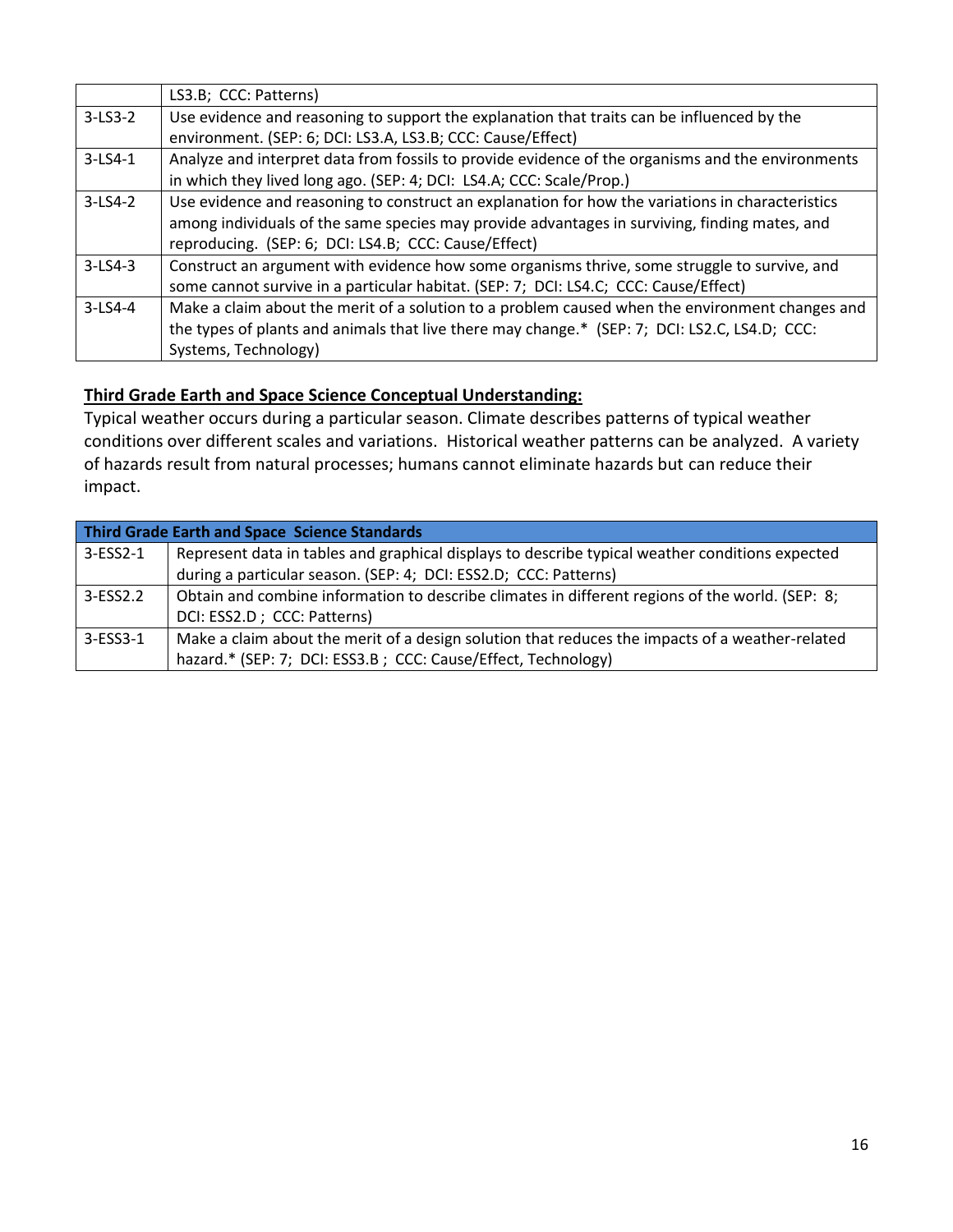## **Fourth Grade**

### **The Core Ideas of the Fourth Grade standards include:**

- Energy
- Waves and Their Applications in Technologies for Information Transfer
- From Molecules to Organisms: Structures and Processes
- Earth's Place in the Universe
- Earth's Systems
- Earth and Human Activity

### **Fourth Grade Physical Science Conceptual Understanding:**

Moving objects contain energy. The faster the object moves, the more energy it has. Energy can be moved from place to place by moving objects, or through sound, light, heat, or electrical currents. Energy can be converted from one form to another form. When objects collide, energy is transferred through forces so as to change the objects' motions. Waves are regular patterns of motion which can be made in water by disturbing the surface. Waves of the same type can differ in amplitude and wavelength. Waves can make objects move. Objects can be seen when light reflected from their surface enters our eyes. Patterns can encode, send, receive, and decode information.

|               | <b>Fourth Grade Physical Science Standards</b>                                                       |
|---------------|------------------------------------------------------------------------------------------------------|
| $4 - PS3 - 1$ | Use evidence to construct an explanation relating the speed of an object to the energy of that       |
|               | object. (SEP: 6; DCI: PS3.A; CCC: Energy/Matter)                                                     |
| $4-PS3-2$     | Make observations to provide evidence for how energy can be transferred from place to place by       |
|               | sound, light, heat, and electric currents. (SEP: 3; DCI: PS3.A, PS3.B; CCC: Energy/Matter)           |
| $4-PS3-3$     | Ask questions and predict outcomes about the changes in energy that occur when objects               |
|               | collide. (SEP: 1; DCI: PS3.A, PS3.B, PS3.C; CCC: Energy/Matter)                                      |
| 4-PS3-4       | Design, test, and refine a device that converts energy from one form to another.* (SEP: 6; DCI:      |
|               | PS3.B, PS3.D, ETS1.A ; CCC: Energy/Matter)                                                           |
| $4 - PS4 - 1$ | Develop a model of waves to describe patterns in terms of amplitude and wavelength and to            |
|               | provide evidence that waves can cause objects to move. (SEP: 2; DCI: PS4.A; CCC: Patterns)           |
| $4-PS4-2$     | Develop a model to describe how light reflecting from objects and entering the eye allows objects to |
|               | be seen. (SEP: 2; DCI: PS4.B; CCC: Cause/Effect)                                                     |
| $4 - PS4 - 3$ | Create and compare multiple solutions that use patterns to transfer information.* (SEP: 6; DCI:      |
|               | PS4.C, ETS1.C; CCC: Patterns, Technology)                                                            |

### **Fourth Grade Life Science Conceptual Understanding:**

Plants and animals have internal and external structures that function to support survival, growth, behavior, and reproduction. Different sense receptors are specialized for particular kinds of information; animals use their perceptions and memories to guide their actions.

| <b>Fourth Grade Life Science Standards</b> |                                                                                                    |
|--------------------------------------------|----------------------------------------------------------------------------------------------------|
| $4$ -LS1-1                                 | Construct an argument that plants and animals have internal and external structures that function  |
|                                            | to support survival, growth, behavior, and reproduction. (SEP: 7; DCI: LS1.A; CCC: Systems)        |
| $4-LS1-2$                                  | Use a model to describe that animals receive different types of information through their senses,  |
|                                            | process the information in their brain, and respond to the information in different ways. (SEP: 2; |
|                                            | DCI: LS1.D; CCC: Systems)                                                                          |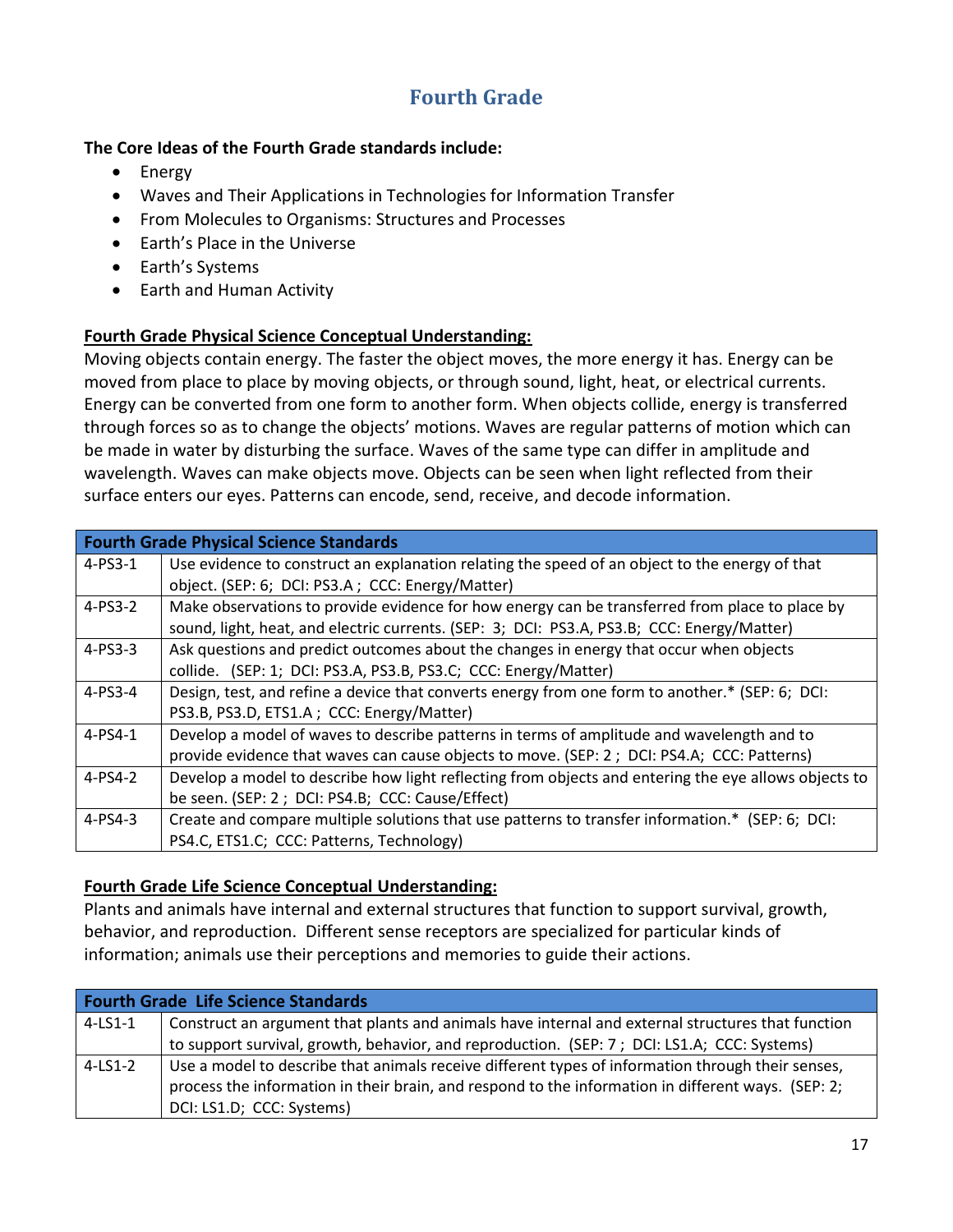### **Fourth Grade Earth and Space Science Conceptual Understanding:**

Certain features on Earth can be used to order events that have occurred in a landscape. Four major Earth systems interact. Rainfall helps to shape the land and affects the types of living things found in a region. Water, ice, wind, organisms, and gravity break rocks, soils, and sediments into smaller pieces and move them around. Earth's physical features occur in patterns, as do earthquakes and volcanoes. Maps can be used to locate features and determine patterns in those events. Energy and fuels that humans use are derived from natural sources and their use affects the environment. Some resources are renewable over time, others are not. A variety of hazards result from natural processes; humans cannot eliminate hazards but can reduce their impacts.

| <b>Fourth Grade Earth and Space Science Standards</b> |                                                                                                      |
|-------------------------------------------------------|------------------------------------------------------------------------------------------------------|
| 4-ESS1-1                                              | Identify evidence from patterns in rock formations and fossils in rock layers to support an          |
|                                                       | explanation for changes in a landscape over time. (SEP: 6; DCI: ESS1.C; CCC: Patterns)               |
| $4-ESS2-1$                                            | Make observations and/or measurements to provide evidence of the effects of weathering or the        |
|                                                       | rate of erosion by water, ice, wind, or vegetation. (SEP: 3; DCI: ESS2.A, ESS2.E; CCC: Cause/Effect) |
| 4-ESS2-2                                              | Analyze and interpret data from maps to describe patterns of Earth's features. (SEP: 4; DCI: ESS2.B; |
|                                                       | CCC: Patterns)                                                                                       |
| $4-ESS3-1$                                            | Obtain and combine information to describe that energy and fuels are derived from natural            |
|                                                       | resources and their uses affect the environment. (SEP: 8; DCI: ESS3.A; CCC: Cause/Effect,            |
|                                                       | Technology)                                                                                          |
| $4-ESS3-2$                                            | Generate and compare multiple solutions to reduce the impacts of natural Earth processes on          |
|                                                       | humans. (SEP: 6; DCI: ESS3.B, ETS1.B; CCC: Cause/Effect, Technology)                                 |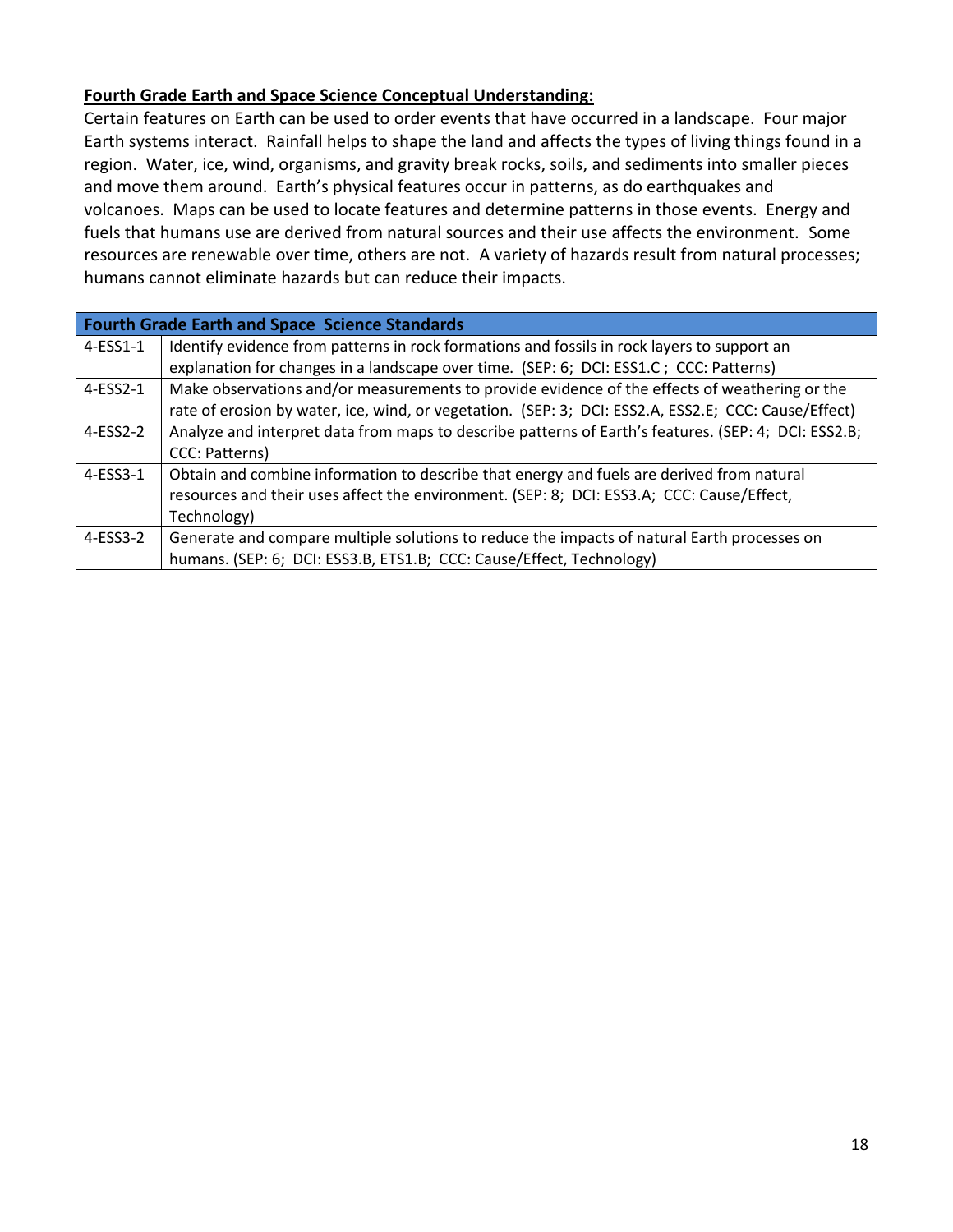### **Fifth Grade**

### **The Core Ideas of the Fifth Grade standards include:**

- Matter and Its Interactions
- Motion and Stability: Forces and Interactions
- Energy
- From Molecules to Organisms: Structures and Processes
- Ecosystems: Interactions, Energy, and Dynamics
- Earth's Place in the Universe
- Earth's Systems
- Earth and Human Activity

### **Fifth Grade Physical Science Conceptual Understanding:**

Because matter exists as particles that are too small to see, matter is always conserved even if it seems to disappear. Measurements of a variety of observable properties can be used to identify particular materials. Chemical reactions that occur when substances are mixed can be identified by the emergence of substances with different properties; the total mass of substances when a reaction occurs remains the same. Energy can be "produced," "used," or "released" by converting stored energy. Plants capture energy from sunlight, which can later be used as fuel or food.

|               | <b>Fifth Grade Physical Science Standards</b>                                                        |  |
|---------------|------------------------------------------------------------------------------------------------------|--|
| $5 - PS1 - 1$ | Develop a model to describe that matter is made of particles too small to be seen. (SEP: 2; DCI:     |  |
|               | PS1.A; CCC: Scale/Prop.)                                                                             |  |
| $5-PS1-2$     | Measure and graph quantities to provide evidence that regardless of the type of change that occurs   |  |
|               | when heating, cooling, or mixing substances, the total weight of matter is conserved. (SEP: 5; DCI:  |  |
|               | PS1.A, PS1.B; CCC: Scale/Prop.)                                                                      |  |
| $5-PS1-3$     | Make observations and measurements to identify materials based on their properties. (SEP: 3; DCI:    |  |
|               | PS1.A; CCC: Scale/Prop.)                                                                             |  |
| $5-PS1-4$     | Conduct an investigation to determine whether the mixing of two or more substances results in new    |  |
|               | substances. (SEP: 3; DCI: PS1.B; CCC: Cause/Effect)                                                  |  |
| $5-PS2-1$     | Support an argument that the gravitational force exerted by Earth on objects is directed down. (SEP: |  |
|               | 7; DCI: PS2.B; CCC: Cause/Effect)                                                                    |  |
| $5 - PS3 - 1$ | Use models to describe that energy in animals' food (used for body repair, growth, motion, and to    |  |
|               | maintain body warmth) was once energy from the sun. (SEP: 2; DCI: PS3.D, LSI.C; CCC:                 |  |
|               | Energy/Matter)                                                                                       |  |

### **Fifth Grade Life Science Conceptual Understanding:**

Food provides animals with the materials and energy they need for body repair, growth, warmth, and motion. Plants acquire material for growth chiefly from air, water, and process matter and obtain energy from sunlight, which is used to maintain conditions necessary for survival. Movement of matter among plants, animals, decomposers, and the environment and that energy in animals' food was once energy from the sun.

| <b>Fifth Grade Life Science Standards</b> |                                                                                                    |
|-------------------------------------------|----------------------------------------------------------------------------------------------------|
| 5-LS1-1                                   | Support an argument that plants get the materials they need for growth chiefly from air and water. |
|                                           | (SEP: 7; DCI: LS1.C; CCC: Energy/Matter)                                                           |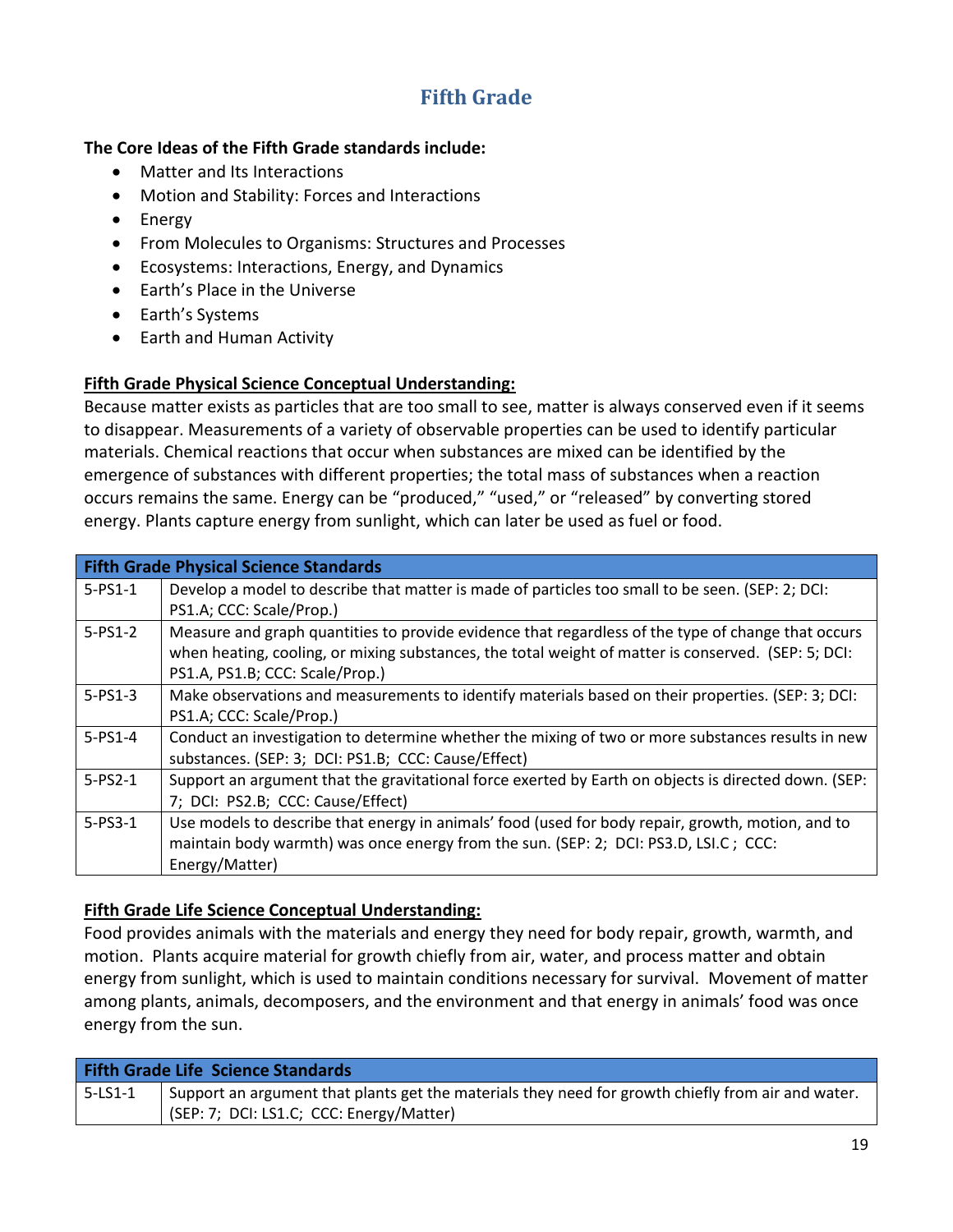| 5-LS2-1 | Develop a model to describe the movement of matter and energy among producers, consumers, |
|---------|-------------------------------------------------------------------------------------------|
|         | decomposers, and the environment. (SEP: 2; DCI:LS2.A, LS2.B; CCC: Systems)                |

### **Fifth Grade Earth and Space Science Conceptual Understanding:**

Stars range greatly in size and distance from Earth, and this can explain their relative brightness. Earth's orbit and rotation and the orbit of the moon around Earth cause observable patterns, such as length and direction of shadows, day and night, and the seasonal appearance of some stars in the night sky. Four major Earth systems interact. Rainfall helps to shape the land and affects the types of living things found in a region. Water, ice, wind, organisms, and gravity break rocks, soils, and sediments into smaller pieces and move them around. The geosphere, biosphere, hydrosphere, and/or atmosphere interact. Most of Earth's water is in the ocean and much of Earth's fresh water is in glaciers or underground. Societal activities have had major effects on land, ocean, atmosphere, and even outer space. Societal activities can also help protect Earth's resources and environments.

| <b>Fifth Grade Earth and Space Science Standards</b> |                                                                                                     |
|------------------------------------------------------|-----------------------------------------------------------------------------------------------------|
| 5-ESS1-1                                             | Support an argument that differences in the apparent brightness of the sun compared to other stars  |
|                                                      | is due to distances from the Earth. (SEP: 7; DCI: ESS1.A; CCC: Scale/Prop.)                         |
| 5-ESS1-2                                             | Represent data in graphical displays to reveal patterns of daily changes in length and direction of |
|                                                      | shadows, day and night, and the seasonal appearance of some stars in the night sky. (SEP: 4; DCI:   |
|                                                      | ESS1.B; CCC: Patterns)                                                                              |
| 5-ESS2-1                                             | Develop a model to describe the interaction of geosphere, biosphere, hydrosphere, and/or            |
|                                                      | atmosphere. (SEP: 2; DCI: ESS2.A; CCC: Systems)                                                     |
| 5-ESS2-2                                             | Describe and graph the amounts and percentages of water and fresh water in various reservoirs to    |
|                                                      | provide evidence about the distribution of water on Earth. (SEP: 5; DCI: ESS2.C; CCC: Scale/Prop.)  |
| 5-ESS3-1                                             | Obtain and combine information about ways individual communities use science ideas to protect       |
|                                                      | the Earth's resources and environment. (SEP:8; DCI: ESS3.C; CCC: Systems)                           |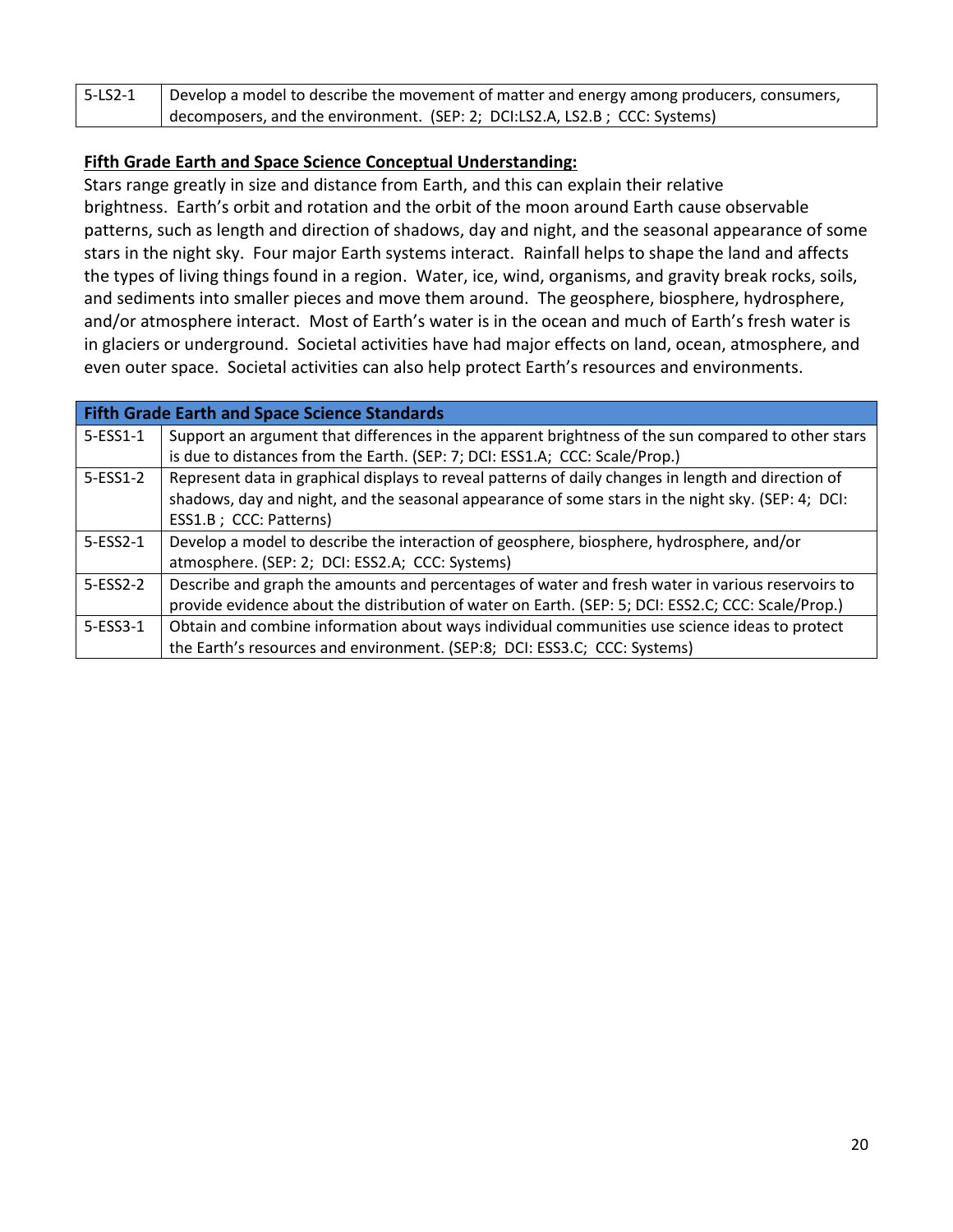## **Middle School Physical Science (Grades 6-8)**

### **The Core Ideas of the Middle School Physical Science standards include:**

- Matter and Its Interactions
- Motion and Stability: Forces and Interactions
- Energy
- Waves and Their Applications in Technologies for Information Transfer

### **Middle School Physical Science Conceptual Understanding:**

Matter is composed of atoms and molecules that can be used to explain the physical and chemical properties of substances, diversity of materials, states of matter, phase changes, and conservation of matter and energy. Reacting substances rearrange to form different molecules, but the number of atoms is conserved. Some reactions release energy and others absorb energy. The role of the mass of an object must be qualitatively accounted for in any change of motion due to the application of an attractive or repulsive force. Gravitational, electrical, and magnetic forces occur through collisions and over distances. Forces that act at a distance involve fields that can be mapped by their relative strength and effect on an object. Kinetic energy can be distinguished from the various forms of potential energy. Energy changes, to and from each type, can be tracked through physical or chemical interactions. The relationship between the temperature and the total energy of a system depends on the types, states, and amounts of matter. When two objects interact, each one exerts a force on the other, and these forces can transfer energy between them. Energy is transferred in chemical processes and everyday life. A simple wave model has a repeating pattern with a specific wavelength, frequency, and amplitude, and mechanical waves need a medium through which they are transmitted. This model can explain many phenomena including sound and light. Waves can transmit energy and digital information.

| <b>Middle School Physical Science Standards (Grades 6-8)</b> |                                                                                                     |
|--------------------------------------------------------------|-----------------------------------------------------------------------------------------------------|
| $MS-PS1-1$                                                   | Develop models to describe the atomic composition of simple molecules and extended structures.      |
|                                                              | (SEP:2; DCI: PS1.A; CCC: Scale/Prop.)                                                               |
| $MS-PS1-2$                                                   | Analyze and interpret data on the properties of substances before and after the substances interact |
|                                                              | to determine if a chemical reaction has occurred. (SEP: 8; DCI: PS1.A, PS1.B; CCC: Patterns)        |
| $MS-PS1-3$                                                   | Obtain and evaluate information to describe that synthetic materials come from natural resources    |
|                                                              | and impact society. (SEP: 8; DCI: PS1.A, PS1.B; CCC: Structure/Function, Technology)                |
| $MS-PS1-4$                                                   | Develop a model that predicts and describes changes in particle motion, temperature, and state of a |
|                                                              | pure substance when thermal energy is added or removed. (SEP: 2; DCI: PS1.A, PS3.A; CCC:            |
|                                                              | Cause/Effect)                                                                                       |
| $MS-PS1-5$                                                   | Develop and use a model to describe how the total number of atoms does not change in a chemical     |
|                                                              | reaction and thus mass is conserved. (SEP: 2; DCI: PS1.B; CCC: Energy/Matter)                       |
| $MS-PS1-6$                                                   | Design, construct, test, and modify a device that either releases or absorbs thermal energy by      |
|                                                              | chemical processes.* (SEP: 6; DCI: PS1.B, ETS1.B, ETS1.C; CCC: Energy/Matter)                       |
| $MS-PS2-1$                                                   | Design a solution to a problem involving the motion of two colliding objects that illustrates       |
|                                                              | Newton's Third Law.* (SEP: 6; DCI: PS2.A; CCC: Systems, Technology)                                 |
| $MS-PS2-2$                                                   | Plan an investigation to provide evidence that the change in an object's motion depends on the sum  |
|                                                              | of the forces on the object and the mass of the object. (SEP: 3; DCI: PS2.A; CCC: Stability/Change) |
| $MS-PS2-3$                                                   | Ask questions about data to determine the factors that affect the strength of electric and magnetic |
|                                                              | forces. (SEP: 1; DCI: PS2.B; CCC: Cause/Effect)                                                     |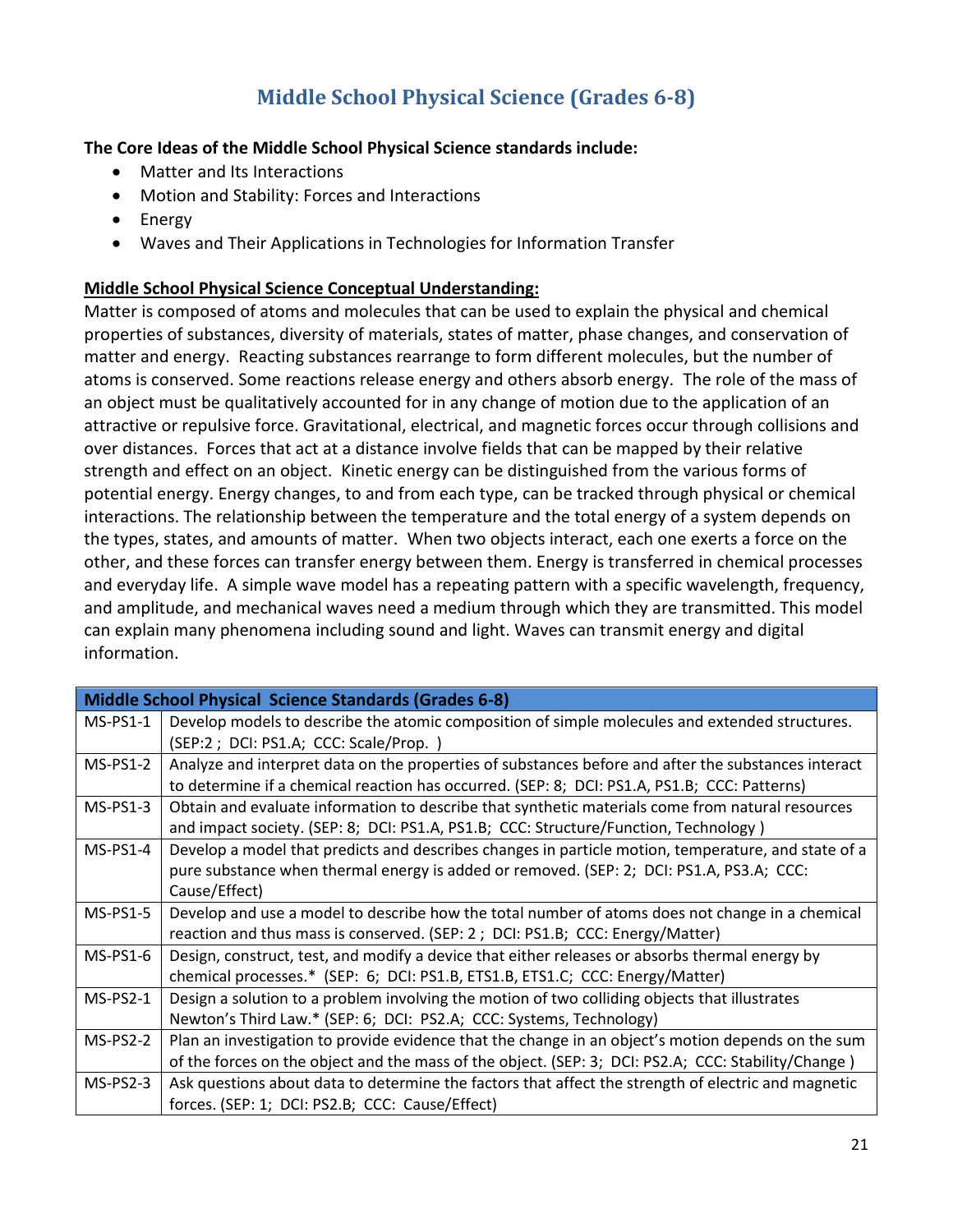| $MS-PS2-4$      | Construct and present arguments using evidence to support the claim that gravitational interactions |
|-----------------|-----------------------------------------------------------------------------------------------------|
|                 | are attractive and depend on the masses of interacting objects. (SEP: 7; DCI: PS2.B; CCC: Systems)  |
| <b>MS-PS2-5</b> | Conduct an investigation and evaluate the experimental design to provide evidence that fields exist |
|                 | between objects exerting forces on each other even though the objects are not in contact. (SEP: 3;  |
|                 | DCI: PS2.B; CCC: Cause/Effect)                                                                      |
| $MS-PS3-1$      | Construct and analyze graphical displays of data to describe the relationships of kinetic energy to |
|                 | the mass of an object and to the speed of an object. (SEP: 4; DCI: PS3.A; CCC: Scale/Prop.)         |
| <b>MS-PS3-2</b> | Develop a model to describe that when the arrangement of objects interacting at a distance          |
|                 | changes, different amounts of potential energy are stored in the system. (SEP: 2; DCI: PS3.A, PS3.C |
|                 | ; CCC: Systems)                                                                                     |
| $MS-PS3-3$      | Design, construct, and test a device that either minimizes or maximizes thermal energy transfer.*   |
|                 | (SEP: 6; DCI: PS3.A, PS3.B, ETS1.A, ETS1.B, ; CCC: Energy/Matter)                                   |
| MS-PS3-4        | Plan an investigation to determine the relationships among the energy transferred, the type of      |
|                 | matter, the mass, and the change in the average kinetic energy of the particles as measured by the  |
|                 | temperature of the sample. (SEP: 3; DCI: PS3.A, PS3.B; CCC: Scale/Prop.)                            |
| <b>MS-PS3-5</b> | Engage in argument from evidence to support the claim that when the kinetic energy of an object     |
|                 | changes, energy is transferred to or from the object. (SEP: 7; DCI: PS3.B; CCC: Energy/Matter)      |
| $MS-PS4-1$      | Use mathematical representations to describe a simple model for waves that includes how the         |
|                 | amplitude of a wave is related to the energy in a wave. (SEP: 5; DCI: PS4.A; CCC: Patterns)         |
| <b>MS-PS4-2</b> | Develop and use a model to describe how waves are reflected, absorbed, or transmitted through       |
|                 | various materials. (SEP: 2; DCI: PS4.A, PS4.B; CCC: Structure)                                      |
| $MS-PS4-3$      | Obtain, evaluate and communicate information to support the claim that digitized signals are a      |
|                 | more reliable way to encode and transmit information than analog signals. (SEP: 8; DCI: PS4.C; CCC: |
|                 | Structure, Technology)                                                                              |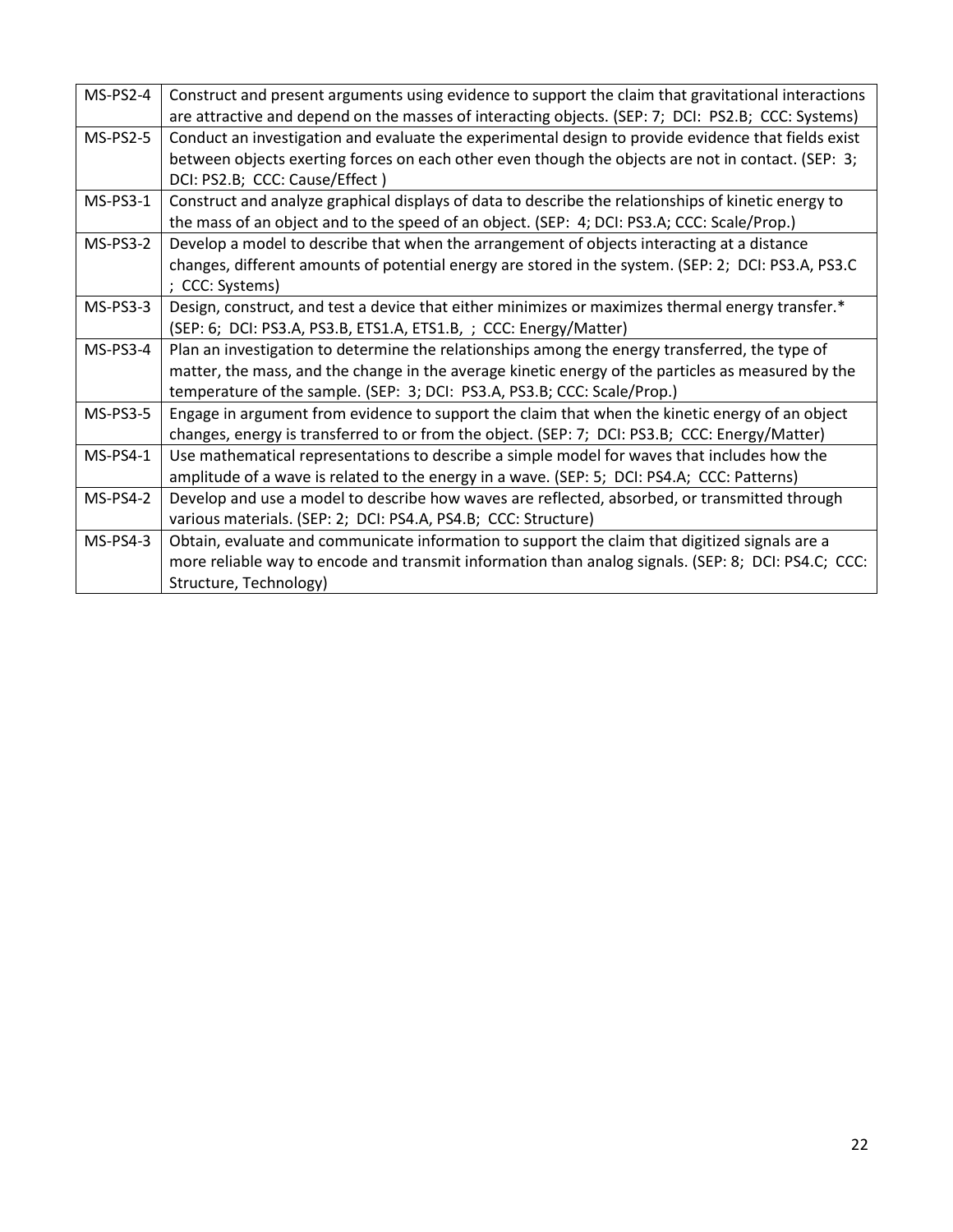## **Middle School Life Science (Grades 6-8)**

### **The Core Ideas of the Middle School Life Science standards include:**

- From Molecules to Organisms: Structures and Processes
- Ecosystems: Interactions, Energy, and Dynamics
- Heredity: Inheritance and Variation of Traits
- Biological Unity and Diversity

### **Middle School Life Science Conceptual Understanding:**

All living things are made of cells. In organisms, cells work together to form tissues and organs that are specialized for particular body functions. Animals engage in behaviors that increase the odds of reproduction. An organism's growth is affected by both genetic and environmental factors. Plants use resources from the environment and energy from light to make sugars through photosynthesis. Within individual organisms, food is broken down through a series of chemical reactions that rearrange molecules and release energy. Organisms and populations are dependent on their environmental interactions both with other living things and with nonliving factors, any of which can limit their growth. Competitive, predatory, and mutually beneficial interactions vary across ecosystems but the patterns are shared. The atoms that make up the organisms in an ecosystem are cycled repeatedly between the living and nonliving parts of the ecosystem. Food webs model how matter and energy are transferred among producers, consumers, and decomposers as the three groups interact within an ecosystem. Ecosystem characteristics vary over time. Disruptions to any part of an ecosystem can lead to shifts in all of its populations. The completeness or integrity of an ecosystem's biodiversity is often used as a measure of its health.

Genes chiefly regulate a specific protein, which affect an individual's traits. In sexual reproduction, each parent contributes half of the genes acquired by the offspring resulting in variation between parent and offspring. Genetic information can be altered because of mutations, which may result in beneficial, negative, or no change to proteins in or traits of an organism. The fossil record documents the existence, diversity, extinction, and change of many life forms and their environments through Earth's history. The fossil record and comparisons of anatomical similarities between organisms enables the inference of lines of evolutionary descent. Both natural and artificial selection result from certain traits giving some individuals an advantage in surviving and reproducing, leading to predominance of certain traits in a population. Species can change over time in response to changes in environmental conditions through adaptation by natural selection acting over generations. Traits that support successful survival and reproduction in the new environment become more common. Changes in biodiversity can influence humans' resources and ecosystem services they rely on. Students must also understand the necessity of adaptation and survival to creating biodiversity.

| Middle School Life Science Standards (Grades 6-8) |                                                                                                                                                                                                                      |
|---------------------------------------------------|----------------------------------------------------------------------------------------------------------------------------------------------------------------------------------------------------------------------|
| $MS-LS1-1$                                        | Plan and carry out an investigation to provide evidence that living things are made of cells; either<br>one cell or many different types and numbers of cells. (SEP: 3; DCI: LS1.A; CCC: Scale/Prop.,<br>Technology) |
| $MS-LS1-2$                                        | Develop and use a model to describe the function of a cell as a whole and ways parts of cells<br>contribute to the function. (SEP: 2; DCI: LS1.A; CCC: Structure/Function)                                           |
| $MS-LS1-3$                                        | Construct an argument supported by evidence for how the body is a system of interacting<br>subsystems composed of groups of cells. (SEP: 7; DCI: LS1.A; CCC: Systems)                                                |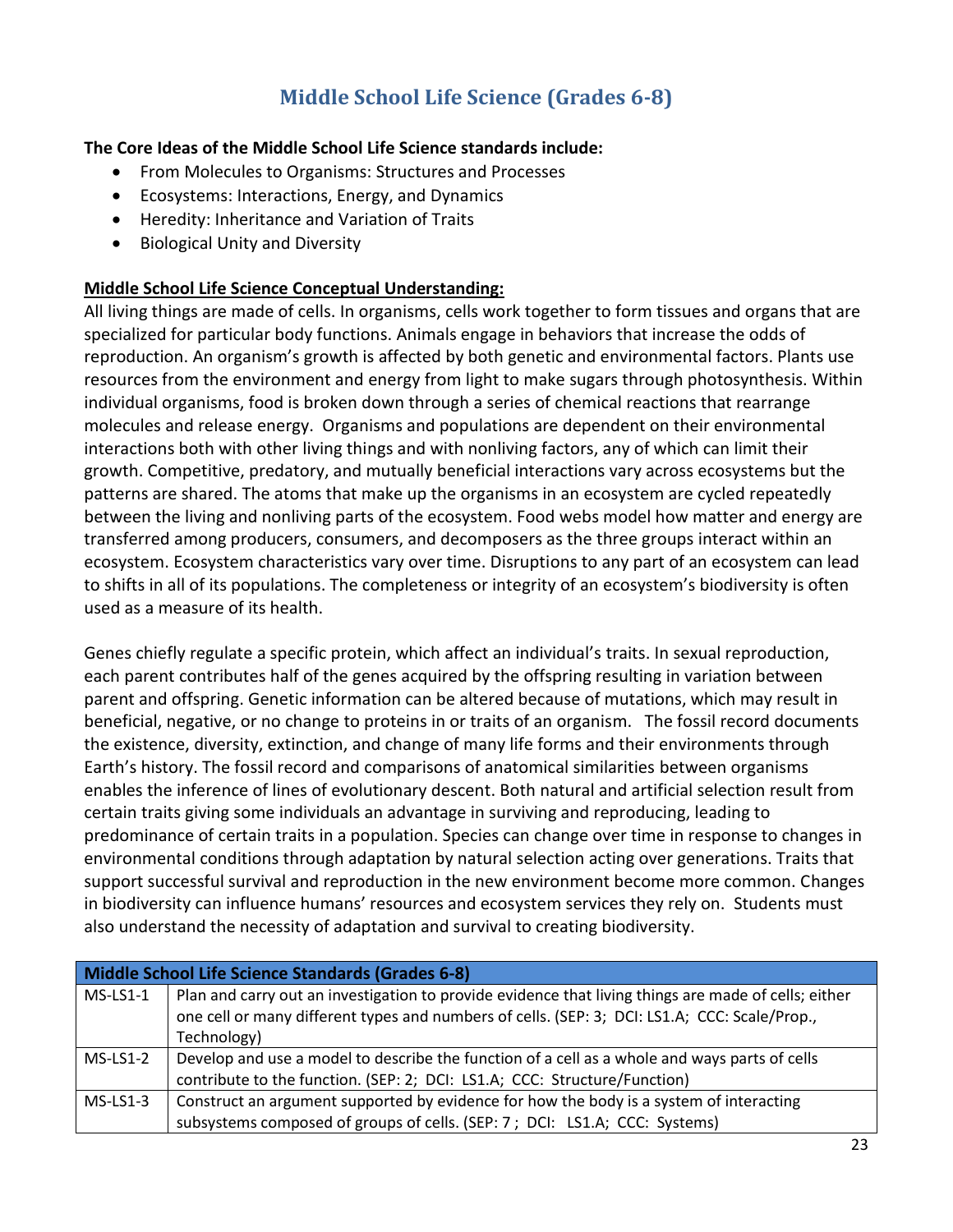| $MS-LS1-4$      | Construct an argument based on empirical evidence and scientific reasoning to support an<br>explanation for how characteristic animal behaviors and specialized plant structures affect the<br>probability of successful reproduction of animals and plants respectively. (SEP: 7; DCI: LS1.B;<br>CCC: Cause/Effect) |
|-----------------|----------------------------------------------------------------------------------------------------------------------------------------------------------------------------------------------------------------------------------------------------------------------------------------------------------------------|
| MS-LS1-5        | Construct a scientific explanation based on evidence for how environmental and genetic factors<br>influence the growth of organisms. (SEP: 6; DCI: LS1.B; CCC: Cause/Effect)                                                                                                                                         |
| MS-LS1-6        | Construct a scientific explanation based on evidence for the role of photosynthesis in the cycling of<br>matter and flow of energy into and out of organisms. (SEP: 6, Nature Science/Empirical Evidence;<br>DCI: LS1.C, PS3.D; CCC: Energy/Matter)                                                                  |
| <b>MS-LS1-7</b> | Develop a model to describe how food is rearranged through chemical reactions forming new<br>molecules that support growth and/or release energy as this matter moves through an organism.<br>(SEP: 2; DCI: LS1.C, PS3.D; CCC: Energy/Matter)                                                                        |
| $MS-LS2-1$      | Analyze and interpret data to provide evidence for the effects of resource availability on organisms<br>and populations of organisms in an ecosystem. (SEP: 4; DCI: LS2.A; CCC: Cause/Effect)                                                                                                                        |
| MS-LS2-2        | Construct an explanation that predicts patterns of interactions among organisms across multiple<br>ecosystems. (SEP: 6; DCI: LS2.A; CCC: Patterns)                                                                                                                                                                   |
| $MS-LS2-3$      | Develop a model to describe the cycling of matter and flow of energy among living and nonliving<br>parts of an ecosystem. (SEP: 2; DCI: LS2.B; CCC: Energy/Matter)                                                                                                                                                   |
| MS-LS2-4        | Construct an argument supported by empirical evidence that changes to physical or biological<br>components of an ecosystem affect populations. (SEP: 7; DCI: LS2.C; CCC: Stability/Change)                                                                                                                           |
| <b>MS-LS2-5</b> | Evaluate competing design solutions for maintaining biodiversity and ecosystem services.* (SEP: 7;<br>DCI: LS2.C, LS4.D, ETS1.B ; CCC: Stability/Change, Technology)                                                                                                                                                 |
| $MS-LS3-1$      | Develop and use a model to describe why structural changes to genes (mutations) located on<br>chromosomes may affect proteins and may result in harmful, beneficial, or neutral effects to the<br>structure and function of the organism. (SEP:2; DCI: LS3.A, LS3.B; CCC: Structure/Function)                        |
| <b>MS-LS3-2</b> | Develop and use a model to describe why asexual reproduction results in offspring with identical<br>genetic information and sexual reproduction results in offspring with genetic variation. (SEP: 2;<br>DCI: LS1.B, LS3.A, LS3.B; CCC: Cause/Effect)                                                                |
| $MS-LS4-1$      | Analyze and interpret data for patterns in the fossil record that document the existence, diversity,<br>extinction, and change of life forms throughout the history of life on Earth. (SEP: 4; DCI: LS4.A;<br>CCC: Patterns)                                                                                         |
| <b>MS-LS4-2</b> | Apply scientific ideas to construct an explanation for similarities and differences among modern<br>organisms and between modern and fossil organisms to infer evolutionary relationships. (SEP: 6;<br>DCI: LS4.A; CCC: Patterns)                                                                                    |
| MS-LS4-4        | Construct an explanation based on evidence that describes how genetic variations of traits in a<br>population increase some individuals' probability of surviving and reproducing in a specific<br>environment. (SEP: 6; DCI: LS4.B; CCC: Cause/Effect)                                                              |
| <b>MS-LS4-5</b> | Obtain, evaluate, and communicate information about how technological advances have changed<br>the way humans influence the inheritance of desired traits in organisms. * (SEP: 8; DCI: LS4.B;<br>CCC: Cause/Effect, Technology)                                                                                     |
| MS-LS4-6        | Use mathematical representations to support explanations of how natural selection may lead to<br>increases and decreases of specific traits in populations over time. (SEP: 5; DCI: LS4.C; CCC:<br>Cause/Effect)                                                                                                     |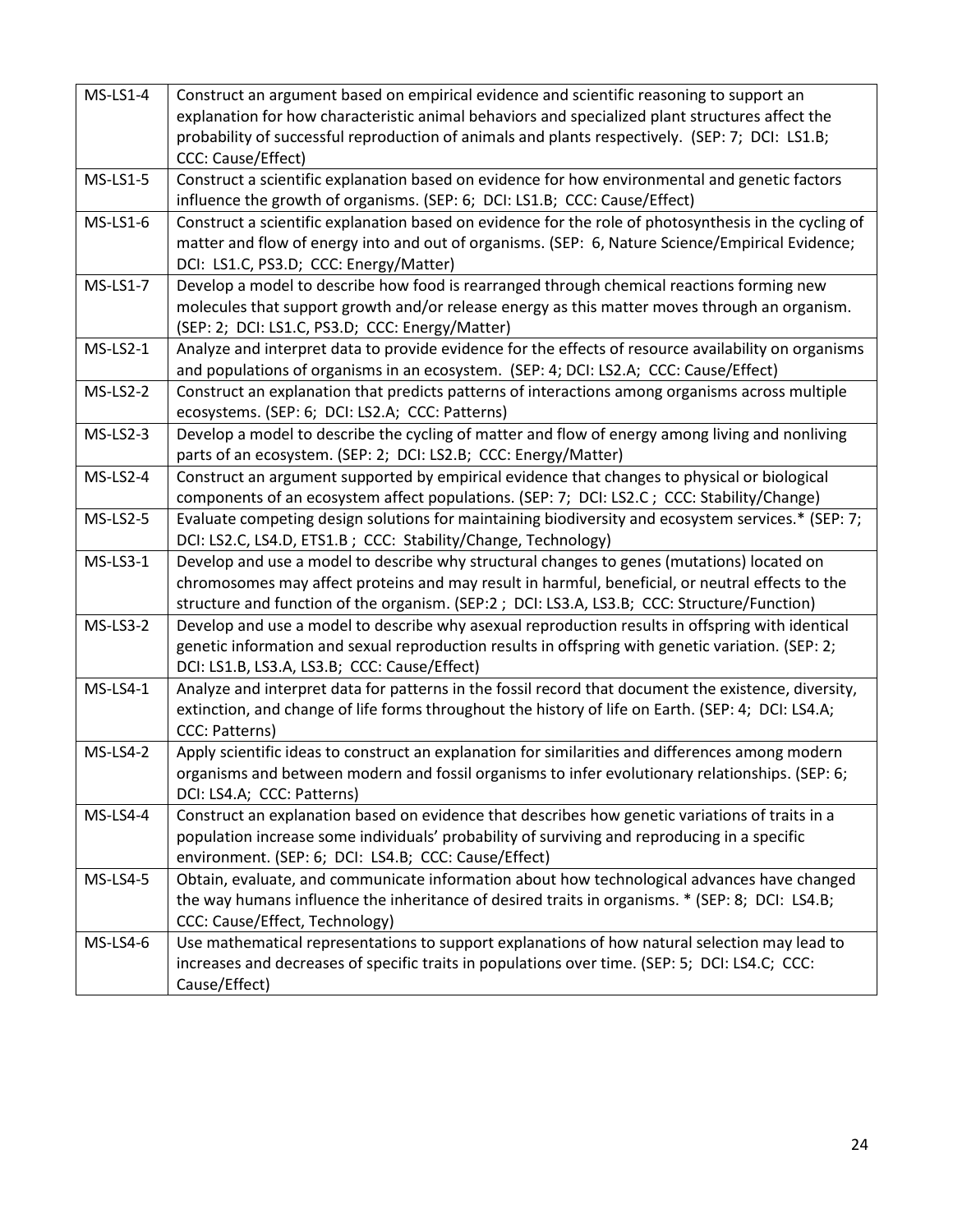### **Middle School Earth and Space Science (Grades 6-8)**

### **The Core Ideas of the Middle School Earth and Space Science standards include:**

- Earth's Place in the Universe
- Earth's Systems
- Earth and Human Activity

### **Middle School Earth and Space Science Conceptual Understanding:**

The Earth is a part of the solar system which is held together by gravity. The solar system is a part of the Milky Way Galaxy, which is one of billions of galaxies in the universe. The position of Earth's place in the solar system, Milky Way Galaxy, and the universe can be used to explain astronomical patterns such as eclipses, tides, and seasons. By exploring objects in the solar system and universe, theories have been formed and supported that explain the formation of the universe. Rock strata and the fossil record can be used as evidence to organize the relative occurrence of major historical events in Earth's history. Materials in and on Earth's crust change over time as result of the flow within and among different systems and the cycling of matter, including the sun and Earth's interior as primary energy sources. Plate tectonics is the unifying theory that explains movements of rocks at the Earth's surface and through geological history.

Water influences weather and weather patterns through oceanic, atmospheric and land circulation. Water movement causes weathering and erosion as well as changing landscape features. Humans depend on Earth's land, ocean, atmosphere, and biosphere for different renewable and nonrenewable resources. The availability of natural resources, such as land, energy, minerals and water, is unevenly distributed. This can affect human activities and impact the development of surroundings in a positive or negative way. Human use of resources can have an impact on the Earth and its systems. Decisions to reduce the impact on Earth and its systems depend on understanding climate, science, engineering capabilities, and social dynamics. Natural hazards can impact resource availability and development. By mapping the history of natural hazards in a region, an understanding of geological forces can be reached.

| <b>Middle School Earth and Space Science Standards (Grades 6-8)</b> |                                                                                                      |
|---------------------------------------------------------------------|------------------------------------------------------------------------------------------------------|
| MS-ESS1-1                                                           | Develop and use a model of the Earth-sun-moon system to describe the cyclic patterns of lunar        |
|                                                                     | phases, eclipses of the sun and moon, and seasons. (SEP: 2; DCI: ESS1.A, ESS1.B; CCC: Patterns)      |
| MS-ESS1-2                                                           | Develop and use a model to describe the role of gravity in the motions within galaxies and the       |
|                                                                     | solar system. (SEP: 2; DCI: ESS1.A, ESS1.B; CCC: Systems)                                            |
| MS-ESS1-3                                                           | Analyze and interpret data to determine scale properties of objects in the solar system. (SEP: 4;    |
|                                                                     | DCI: ESS1.B; CCC: Scale/Prop., Technology)                                                           |
| MS-ESS2-1                                                           | Develop a model to describe the cycling of Earth's materials and the flow of energy that drives this |
|                                                                     | process. (SEP: 2; DCI: ESS2.A; CCC: Stability/Change)                                                |
| MS-ESS2-2                                                           | Construct an explanation based on evidence for how geoscience processes have changed Earth's         |
|                                                                     | surface at varying time and spatial scales. (SEP: 6; DCI: ESS2.A, ESS2.C; CCC: Scale/Prop.)          |
| MS-ESS2-3                                                           | Analyze and interpret data on the age of the Earth, distribution of fossils and rocks, continental   |
|                                                                     | shapes, and seafloor structures to provide evidence of the past plate motions. (SEP: 4; DCI:         |
|                                                                     | ESS2.B, ESS1.C; CCC: Patterns)                                                                       |
| MS-ESS2-4                                                           | Develop a model to describe the cycling of water through Earth's systems driven by energy from       |
|                                                                     | the sun and the force of gravity. (SEP: 2; DCI: ESS2.C; CCC: Energy/Matter)                          |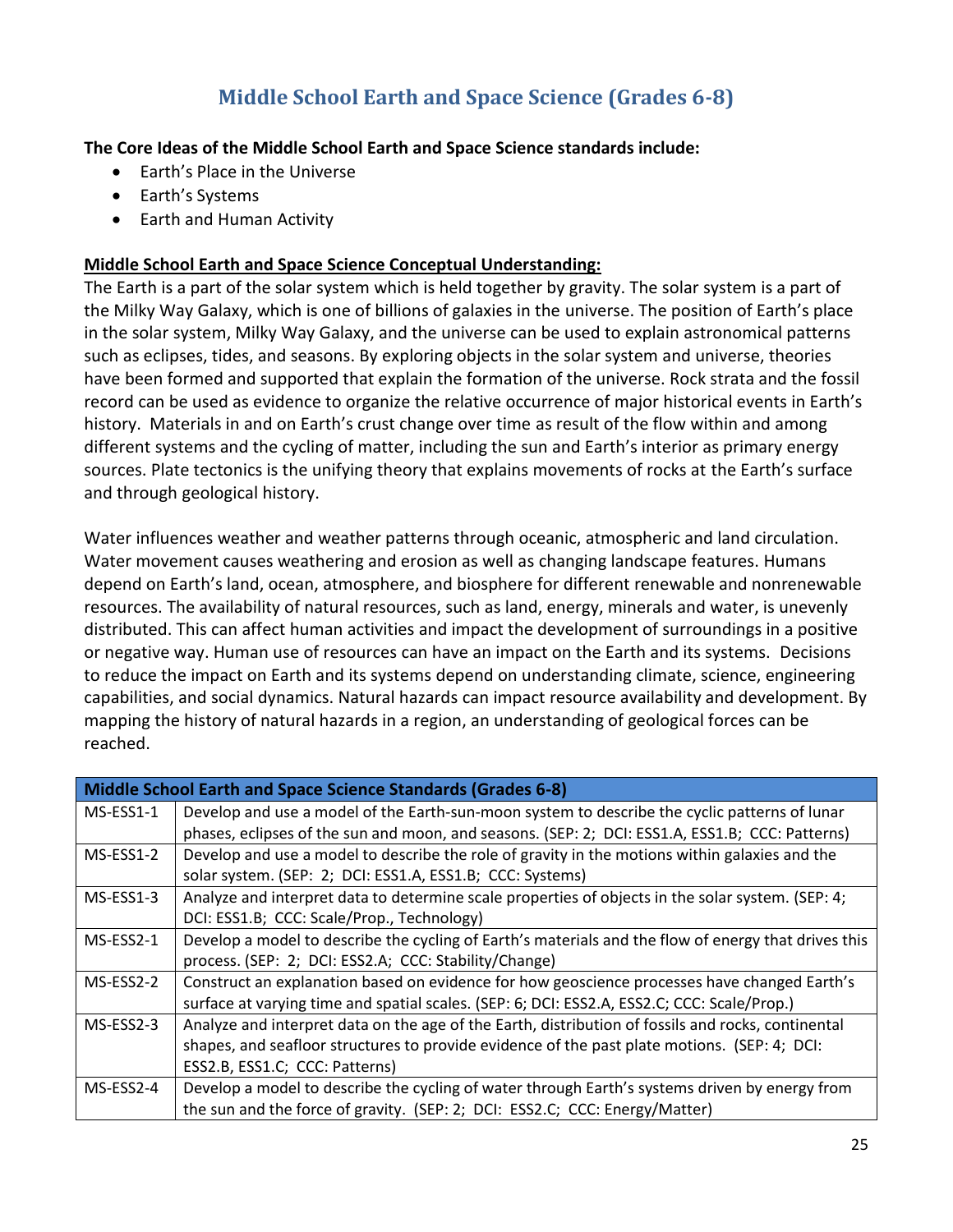| MS-ESS2-5 | Collect data to provide evidence for how the motions and complex interactions of air masses      |
|-----------|--------------------------------------------------------------------------------------------------|
|           | results in changes in weather conditions. (SEP: 3; DCI: ESS2.C, ESS2.D; CCC: Cause/Effect)       |
| MS-ESS2-6 | Develop and use a model to describe how unequal heating and rotation of the Earth cause          |
|           | patterns of atmospheric and oceanic circulation that determine regional climates. (SEP: 2; DCI:  |
|           | ESS2.C, ESS2.D; CCC: Systems)                                                                    |
| MS-ESS3-1 | Construct a scientific explanation based on evidence for how the uneven distributions of Earth's |
|           | mineral, energy, and groundwater resources are the result of past and current geoscience         |
|           | processes. (SEP: 6; DCI: ESS3.A; CCC: Cause/Effect, Technology)                                  |
| MS-ESS3-2 | Analyze and interpret data on natural hazards to forecast future catastrophic events and inform  |
|           | the development of technologies to mitigate their effects. (SEP: 4; DCI: ESS3.B; CCC: Patterns,  |
|           | Technology)                                                                                      |
| MS-ESS3-3 | Apply scientific principles to design a method for monitoring and minimizing a human impact on   |
|           | the environment.* (SEP: 6; DCI: ESS3.C; CCC: Cause/Effect, Technology)                           |
| MS-ESS3-4 | Construct an argument supported by evidence for how increases in human population and per-       |
|           | capita consumption of natural resources impact Earth's systems. (SEP: 7; DCI: ESS3.C; CCC:       |
|           | Cause/Effect, Technology, Nature Science/Consequence-Actions)                                    |
| MS-ESS3-5 | Ask questions to clarify evidence of the factors that may have caused a change in global         |
|           | temperatures over the past century. (SEP: 1; DCI: ESS3.D; CCC: Stability/Change)                 |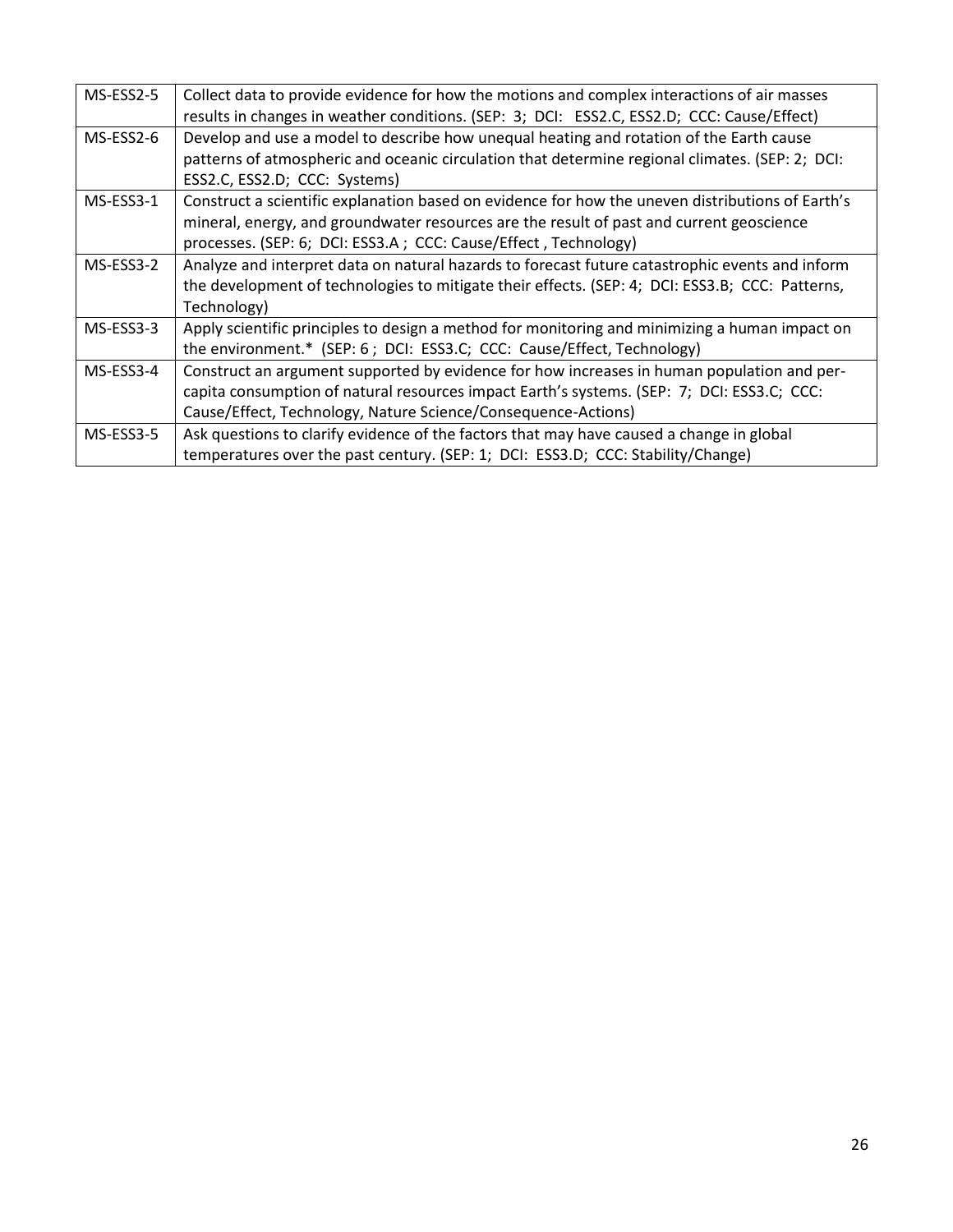## **High School Physical Science (Grades 9-12)**

### **The Core Ideas of the High School Physical Science standards include:**

- Matter and Its Interactions
- Motion and Stability: Forces and Interactions
- Energy
- Waves and Their Applications in Technology for Information Transfer

### **High School Physical Science Conceptual Understanding:**

Matter and its interactions is broken down into three sub-ideas: the structure and properties of matter, chemical reactions, and nuclear processes. This includes substructure of atoms, interactions between electric charges, interactions of matter, chemical reactions, nuclear processes, and properties of substances. Chemical reactions, including rates of reactions and energy changes, involve the collisions of molecules and the rearrangements of atoms. Repeating patterns of the periodic table can be used as a tool to explain and predict the properties of elements. A stable molecule has less energy than the same set of atoms separated: one must provide at least this energy to take apart a molecule. Motion and stability focuses on building understanding of forces and interactions and Newton's Second Law. The total momentum of a system of objects is conserved when there is no net force on the system. Newton's Law of Gravitation and Coulomb's Law describe and predict the gravitational and electrostatic forces between objects. Forces at a distance are explained by fields that can transfer energy and can be described in terms of the arrangement and properties of the interacting objects and the distance between them. The forces can be used to describe the relationship between electrical and magnetic fields.

Energy is broken down into four sub-core ideas: Definitions of Energy, Conservation of Energy and Energy Transfer, the Relationship between Energy and Forces, and Energy in Chemical Process and Everyday Life. Energy is understood as a quantitative property of a system that depends on the motion and interactions of matter and radiation within that system, and the total change of energy in any system is always equal to the total energy transferred into or out of the system. Energy at both the macroscopic and the atomic scale can be accounted for as either motions of particles or energy associated with relative position for configuration of particles. Photosynthesis is the primary biological means of capturing radiation from the sun. Fields contain energy that depend on the arrangement of objects in the field.

Waves are broken down into Wave Properties, Electromagnetic Radiation, and Information Technologies and Instrumentation. Wave properties and the interactions of electromagnetic radiation with matter can transfer information across long distances, store information, and investigate nature on many scales. The wavelength and frequency of a wave are related to one another by the speed of the wave, which depends on the type of wave and the medium through which it is passing. Combining waves of different frequencies can make a wide variety of patterns and thereby encode and transmit information. Technological devices use the principles of wave behavior and wave interactions with matter to transmit and capture information and energy.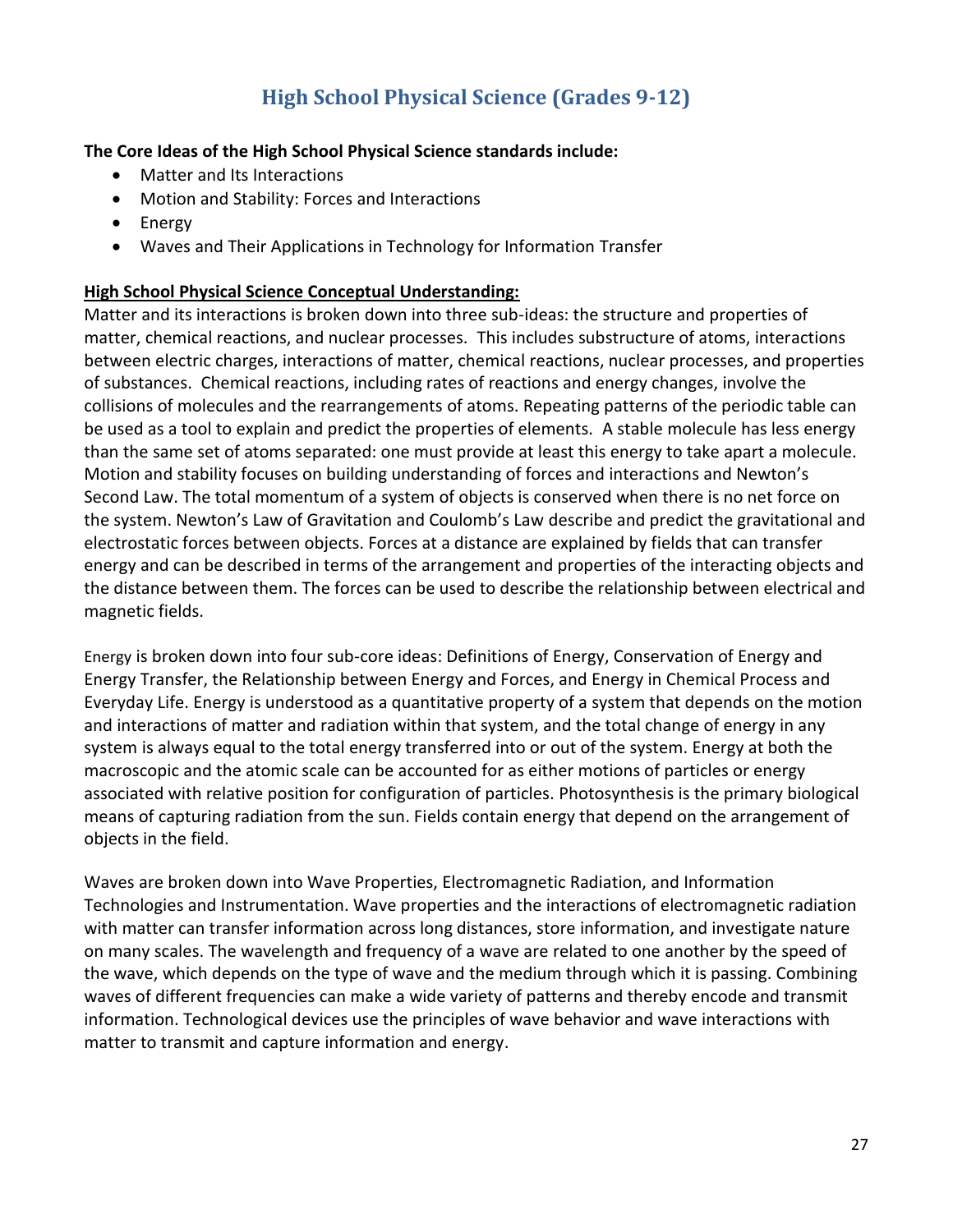|                 | <b>High School Physical Science Standards (Grades9-12)</b>                                           |
|-----------------|------------------------------------------------------------------------------------------------------|
| <b>HS-PS1-1</b> | Use the periodic table as a model to predict the relative properties of elements based on the        |
|                 | patterns of electrons in the outermost energy level of atoms. (SEP: 2; DCI: PS1.A, PS2.B; CCC:       |
|                 | Patterns)                                                                                            |
| <b>HS-PS1-2</b> | Construct and revise an explanation for the outcome of a simple chemical reaction based on the       |
|                 | outermost electron states of atoms, trends in the periodic table, and knowledge of the patterns of   |
|                 | chemical properties. (SEP: 6; DCI: PS1.A, PS1.B; CCC: Patterns)                                      |
| <b>HS-PS1-3</b> | Plan and carry out an investigation to gather evidence to compare the structure of substances at the |
|                 | bulk scale to infer the strength of electrical forces between particles. (SEP: 3; DCI: PS1.A, PS2.B; |
|                 | CCC: Patterns)                                                                                       |
| <b>HS-PS1-4</b> | Develop a model to illustrate that the release or absorption of energy from a chemical reaction      |
|                 | system depends upon the changes in total bond energy. (SEP: 2; DCI: PS1.A, PS1.B; CCC:               |
|                 | Energy/Matter)                                                                                       |
| <b>HS-PS1-5</b> | Construct an explanation based on evidence about the effects of changing the temperature or          |
|                 | concentration of the reacting particles on the rate at which a reaction occurs. (SEP: 6; DCI: PS1.B; |
|                 | CCC: Patterns)                                                                                       |
| <b>HS-PS1-6</b> | Refine the design of a chemical system by specifying a change in conditions that would produce       |
|                 | increased amounts of products at equilibrium.* (SEP: 6; DCI: PS1.B, ETS1.C; CCC: Stability/Change)   |
| <b>HS-PS1-7</b> | Use mathematical representations to support the claim that atoms, and therefore mass, are            |
|                 | conserved during a chemical reaction. (SEP: 5; DCI: PS1.B; CCC: Energy/Matter, Nature of             |
|                 | Science/Consistency)                                                                                 |
| <b>HS-PS1-8</b> | Develop models to illustrate the changes in the composition of the nucleus of the atom and the       |
|                 | energy released during the processes of fission, fusion, and radioactive decay. (SEP: 2; DCI: PS1.C; |
|                 | CCC: Energy/Matter)                                                                                  |
| <b>HS-PS2-1</b> | Analyze data to support the claim that Newton's Second Law of motion describes the mathematical      |
|                 | relationship among the net force on a macroscopic object, its mass, and its acceleration. (SEP: 4;   |
|                 | DCI: PS2.A; CCC: Cause/Effect)                                                                       |
| <b>HS-PS2-2</b> | Use mathematical representations to support the claim that the total momentum of a system of         |
|                 | objects is conserved when there is no net force on the system. (SEP: 5; DCI: PS2.A; CCC: Systems)    |
| $HS-PS2-3$      | Design, evaluate, and refine a device that minimizes the force on a macroscopic object during a      |
|                 | collision.* (SEP: 6; DCI: PS2.A, ETS1.A, ETS1.C; CCC: Cause/Effect)                                  |
| <b>HS-PS2-4</b> | Use mathematical representations of Newton's Law of Gravitation and Coulomb's Law to describe        |
|                 | and predict the gravitational and electrostatic forces between objects. (SEP: 5; DCI: PS2.B; CCC:    |
|                 | Patterns)                                                                                            |
| <b>HS-PS2-5</b> | Plan and carry out an investigation to provide evidence that an electric current can produce a       |
|                 | magnetic field and that a changing magnetic field can produce an electric current. (SEP: 3; DCI:     |
|                 | PS2.B, PS3.A; CCC: Cause/Effect)                                                                     |
| <b>HS-PS2-6</b> | Communicate scientific and technical information about why the molecular-level structure is          |
|                 | important in the functioning of designed materials.* (SEP: 8; DCI: PS1.A, PS2.B; CCC:                |
|                 | Structure/Function)                                                                                  |
| <b>HS-PS3-1</b> | Create a computational model to calculate the change in the energy of one component in a system      |
|                 | when the change in energy of the other component(s) and energy flows in and out of the system are    |
|                 | known. (SEP: 5; DCI: PS3.A, PS3.B; CCC: Systems)                                                     |
| <b>HS-PS3-2</b> | Develop and use models to illustrate that energy at the macroscopic scale can be accounted for as a  |
|                 | combination of energy associated with the motions of particles (objects) and energy associated with  |
|                 | the relative position of particles (objects). (SEP: 2 ; DCI: PS3.A; CCC: Energy/Matter)              |
| <b>HS-PS3-3</b> | Design, build, and refine a device that works within given constraints to convert one form of energy |
|                 | into another form of energy. (SEP: 6; DCI: PS3.A, PS3.D, ETS1.A; CCC: Energy/Matter, Technology)     |
| <b>HS-PS3-4</b> | Plan and carry out an investigation to provide evidence that the transfer of thermal energy when     |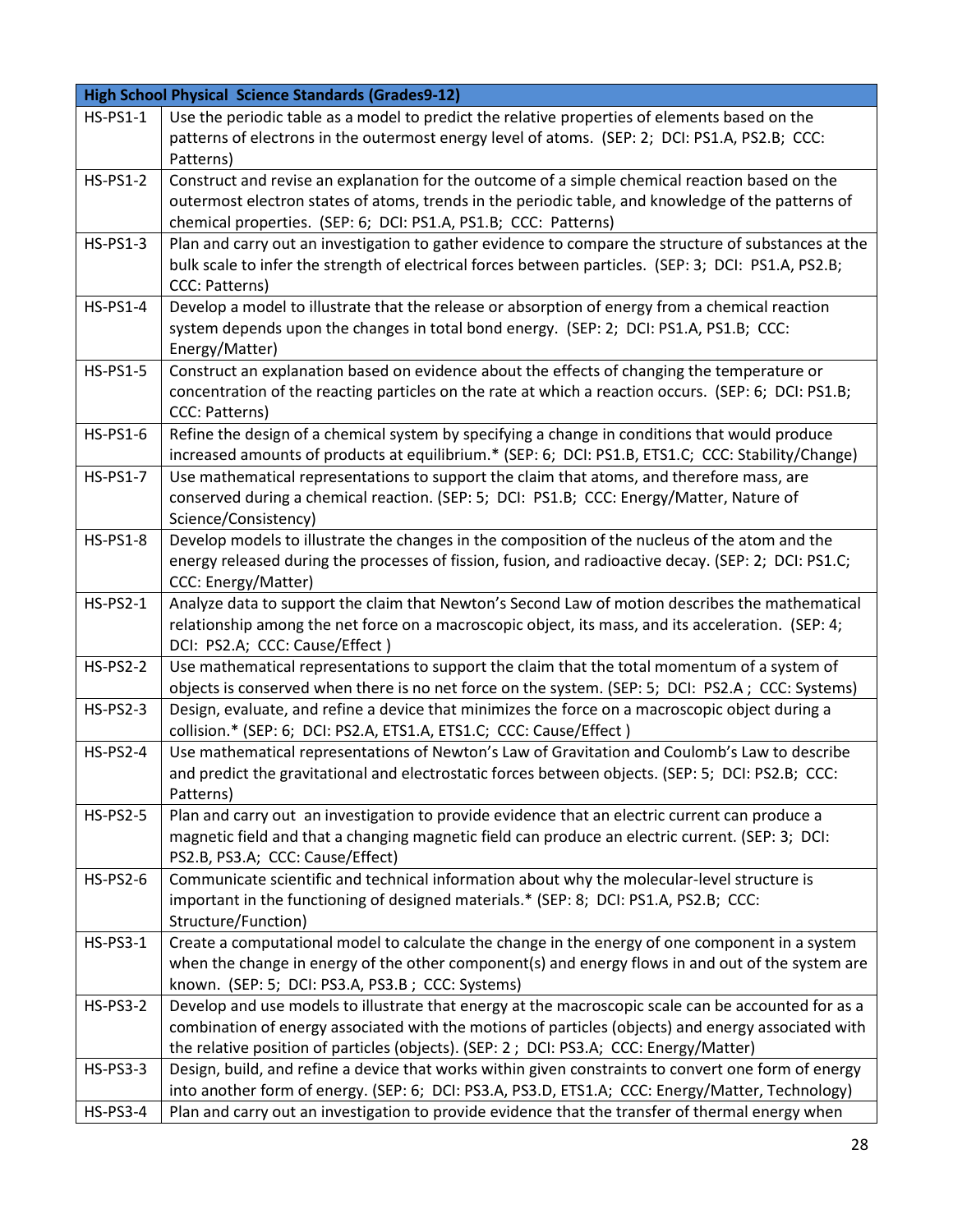|                 | two components of different temperature are combined within a closed system results in a more        |
|-----------------|------------------------------------------------------------------------------------------------------|
|                 | uniform energy distribution among the components in the system (Second Law of                        |
|                 | Thermodynamics). (SEP: 3; DCI: PS3.B, PS3.D; CCC: Systems)                                           |
| $HS-PS3-5$      | Develop and use a model of two objects interacting through electric or magnetic fields to illustrate |
|                 | the forces between objects and the changes in energy of the objects due to the interaction. (SEP: 2; |
|                 | DCI: PS3.C; CCC: Cause/Effect)                                                                       |
| $HS-PS4-1$      | Use mathematical representations to support a claim regarding relationships among the frequency,     |
|                 | wavelength, and speed of waves traveling in various media. (SEP: 5; DCI: PS4.A; CCC: Cause/Effect)   |
| <b>HS-PS4-2</b> | Evaluate questions about the advantages of using a digital transmission and storage of information.  |
|                 | (SEP: 1; DCI: PS4.A; CCC: Stability/Change, Technology)                                              |
| $HS-PS4-3$      | Evaluate the claims, evidence, and reasoning behind the idea that electromagnetic radiation can be   |
|                 | described either by a wave model or a particle model, and that for some situations one model is      |
|                 | more useful than the other. (SEP: 7; DCI: PS4.A, PS4.B; CCC: Systems)                                |
| $HS-PS4-4$      | Evaluate the validity and reliability of claims in published materials of the effects that different |
|                 | frequencies of electromagnetic radiation have when absorbed by matter. (SEP: 8; DCI: PS4.B; CCC:     |
|                 | Cause/Effect)                                                                                        |
| $HS-PS4-5$      | Communicate technical information about how some technological devices use the principles of         |
|                 | wave behavior and wave interactions with matter to transmit and capture information and energy.*     |
|                 | (SEP: 8; DCI: PS3.D, PS4.A, PS4.B, PS4.C; CCC: Cause/Effect, Technology)                             |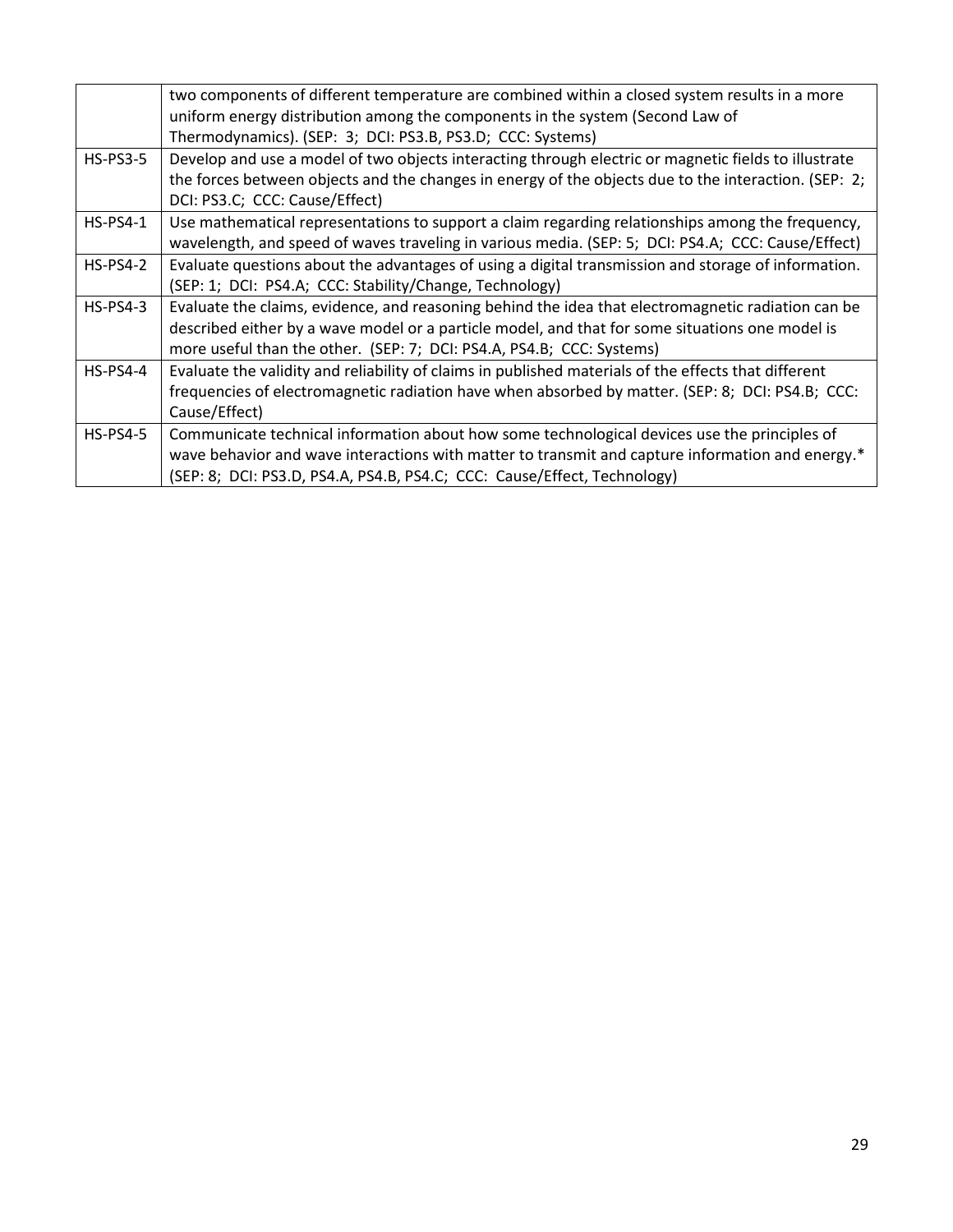## **High School Life Science (Grades 9-12)**

### **The Core Ideas of the High School Life Science standards include:**

- From Molecules to Organisms: Structures and Processes
- Ecosystems: Interactions, Energy, and Dynamics
- Heredity: Inheritance and Variation of Traits
- Biological Unity and Diversity

### **High School Life Science Conceptual Understanding:**

Cells are the basic unit of organization of all living things. DNA determines the structure of proteins which in turn determines the structures of specialized cells. Systems of cells function together to support critical life processes such as maintenance, growth, and reproduction. The energy for these processes comes from photosynthesis and cellular respiration. Photosynthesis transforms light energy into stored chemical energy. Cellular respiration, both aerobic and anaerobic, breaks the chemical bonds of food resulting in new compounds and a net transfer of energy. As carbon, hydrogen, and oxygen from sugar molecules break down, they combine with other elements to form amino acids and/or other carbon-based macromolecules.

Ecosystems are complex interactions between biotic and abiotic factors. When stable, ecosystems will support relatively consistent numbers of organisms; however, when subjected to extreme changes, new ecosystems or reduced biodiversity may occur. Plants form the lowest level of the food web, and as they are consumed, only a small portion of the matter is transferred upward. Matter and energy are conserved at each food web link as some matter is used for growth, some matter is used to release energy for life processes, and some is discarded. Photosynthesis and cellular respiration are key components of the global carbon cycle as matter and energy flow between the biosphere, atmosphere, hydrosphere, and geosphere. The carrying capacity of a particular ecosystem limits the amount and type of organisms it can support. The more biodiversity an ecosystem can support the more resilient it is to environmental changes.

Heredity is the passing of characteristics from one generation to the next via genes. Chromosomes are single long DNA molecules which carry the instructions for forming particular species characteristics. Genes are a segment on the DNA that code for a particular trait. An alternative form of a gene found at the same place on a chromosome is called an allele. Genetic variations may result from new genetic combinations through meiosis, replication errors, or mutations. Environmental factors may cause mutations in genes or affect the expression of traits. The interactions of genes with their environment and the relative presence or absence of different alleles, determines the distribution of traits within a population.

The ideas of common ancestry and biological unity and diversity are supported by extensive scientific evidence and form the foundation of modern biological studies. This evidence includes the fossil record, similar DNA sequences, comparative anatomy, and embryological evidence. Evolution is driven by the potential of a species to increase in number, the genetic variation of individuals, competition for resources, and propagation of organisms that are better able to survive and reproduce in the environment. Changes to an environment could see individual species increase in number, new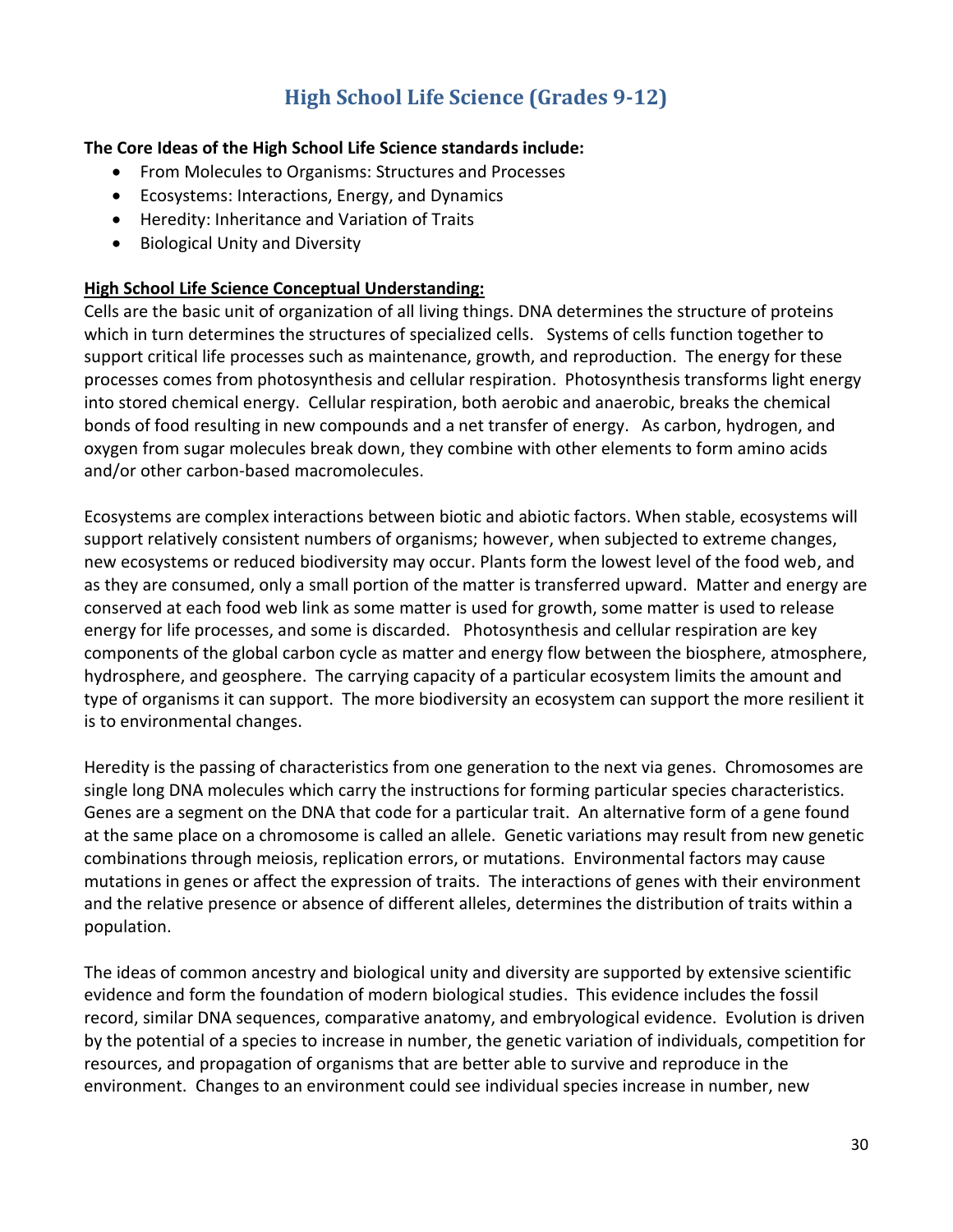species emerge, or the extinction of some species. Human activity can have an adverse effect on the biodiversity of an ecosystem.

| <b>High School Life Science Standards (Grades 9-12)</b> |                                                                                                                                                                                    |
|---------------------------------------------------------|------------------------------------------------------------------------------------------------------------------------------------------------------------------------------------|
| <b>HS-LS1-1</b>                                         | Construct an explanation based on evidence for how the structure of DNA determines the structure                                                                                   |
|                                                         | of proteins which carry out the essential functions of life through systems of specialized cells. (SEP:                                                                            |
|                                                         | 6; DCI: LS1.A; CCC: Structure/Function)                                                                                                                                            |
| <b>HS-LS1-2</b>                                         | Develop and use a model to illustrate the hierarchical organization of interacting systems that                                                                                    |
|                                                         | provide specific functions within multicellular organisms. (SEP: 2; DCI: LS1.A; CCC: Systems)                                                                                      |
| <b>HS-LS1-3</b>                                         | Plan and carry out an investigation to provide evidence that feedback mechanisms maintain                                                                                          |
|                                                         | homeostasis. (SEP: 3; DCI: LS1.A; CCC: Stability/Change)                                                                                                                           |
| <b>HS-LS1-4</b>                                         | Use a model to illustrate the role of cellular division (mitosis) and differentiation in producing and                                                                             |
|                                                         | maintaining complex organisms. (SEP: 2; DCI: LS1.B; CCC: Systems)                                                                                                                  |
| <b>HS-LS1-5</b>                                         | Use a model to illustrate how photosynthesis transforms light energy into stored chemical energy.                                                                                  |
|                                                         | (SEP: 2; DCI: LS1.C; CCC: Systems, Energy/Matter)                                                                                                                                  |
| <b>HS-LS1-6</b>                                         | Construct and revise an explanation based on evidence for how carbon, hydrogen, and oxygen from                                                                                    |
|                                                         | sugar molecules may combine with other elements to form amino acids and/or other large carbon-                                                                                     |
|                                                         | based molecules. (SEP: 6; DCI: LS1.C; CCC: Energy/Matter)                                                                                                                          |
| <b>HS-LS1-7</b>                                         | Use a model of the major inputs and outputs of cellular respiration (aerobic and anaerobic) to                                                                                     |
|                                                         | exemplify the chemical process in which the bonds of food molecules are broken, the bonds of new                                                                                   |
|                                                         | compounds are formed, and a net transfer of energy results. (SEP: 2; DCI: LS1.C; CCC:                                                                                              |
|                                                         | Energy/Matter)                                                                                                                                                                     |
| <b>HS-LS2-1</b>                                         | Use mathematical and/or computational representations to support explanations of factors that                                                                                      |
|                                                         | affect carrying capacity of ecosystems at different scales. (SEP: 5; DCI: LS2.A; CCC: Scale/Prop.)                                                                                 |
| <b>HS-LS2-2</b>                                         | Use mathematical representations to support and revise explanations based on evidence about                                                                                        |
|                                                         | factors affecting biodiversity and populations in ecosystems of different scales. (SEP: 5; DCI: LS2.A,                                                                             |
| <b>HS-LS2-3</b>                                         | LS2.C; CCC: Scale/Prop.)                                                                                                                                                           |
|                                                         | Construct and revise an explanation based on evidence for the cycling of matter and flow of energy<br>in aerobic and anaerobic conditions. (SEP:6; DCI: LS2.B; CCC: Energy/Matter) |
| <b>HS-LS2-4</b>                                         | Use mathematical representations to support claims for the cycling of matter and flow of energy                                                                                    |
|                                                         | among organisms in an ecosystem. (SEP: 5; DCI: LS2.B; CCC: Energy/Matter)                                                                                                          |
| <b>HS-LS2-5</b>                                         | Develop a model to illustrate the role of photosynthesis and cellular respiration in the cycling of                                                                                |
|                                                         | carbon among the biosphere, atmosphere, hydrosphere, and geosphere. (SEP: 2; DCI: LS2.B, PS3.D;                                                                                    |
|                                                         | CCC: Systems)                                                                                                                                                                      |
| <b>HS-LS2-6</b>                                         | Evaluate the claims, evidence, and reasoning that the complex interactions in ecosystems maintain                                                                                  |
|                                                         | relatively consistent numbers and types of organisms under stable conditions; however, moderate                                                                                    |
|                                                         | to extreme fluctuations in conditions may result in new ecosystems. (SEP: 7; DCI: LS2.C; CCC:                                                                                      |
|                                                         | Stability/Change)                                                                                                                                                                  |
| <b>HS-LS2-7</b>                                         | Design, evaluate, and refine a solution for reducing the impacts of human activities on the                                                                                        |
|                                                         | environment and biodiversity.* (SEP: 6; DCI: LS2.C, LS4.D, ETS1.B; CCC: Stability/Change)                                                                                          |
| <b>HS-LS2-8</b>                                         | Evaluate the evidence for the role of group behavior on individual and species' chances to survive                                                                                 |
|                                                         | and reproduce. (SEP: 7; DCI: LS2.D; CCC: Cause/Effect)                                                                                                                             |
| <b>HS-LS3-1</b>                                         | Ask questions to clarify relationships about the role of DNA and chromosomes in coding the                                                                                         |
|                                                         | instructions for characteristic traits passed from parents to offspring. (SEP: 1; DCI: LS1.A, LS3.A;                                                                               |
|                                                         | CCC: Cause/Effect)                                                                                                                                                                 |
| <b>HS-LS3-2</b>                                         | Make and defend a claim based on evidence that inheritable genetic variations may result from: (1)                                                                                 |
|                                                         | new genetic combinations through meiosis, (2) viable errors occurring during replication, and/or (3)                                                                               |
|                                                         | mutations caused by environmental factors. (SEP: 7; DCI: LS3.B; CCC: Cause/Effect)                                                                                                 |
| <b>HS-LS3-3</b>                                         | Apply concepts of statistics and probability to explain the variation and distribution of expressed                                                                                |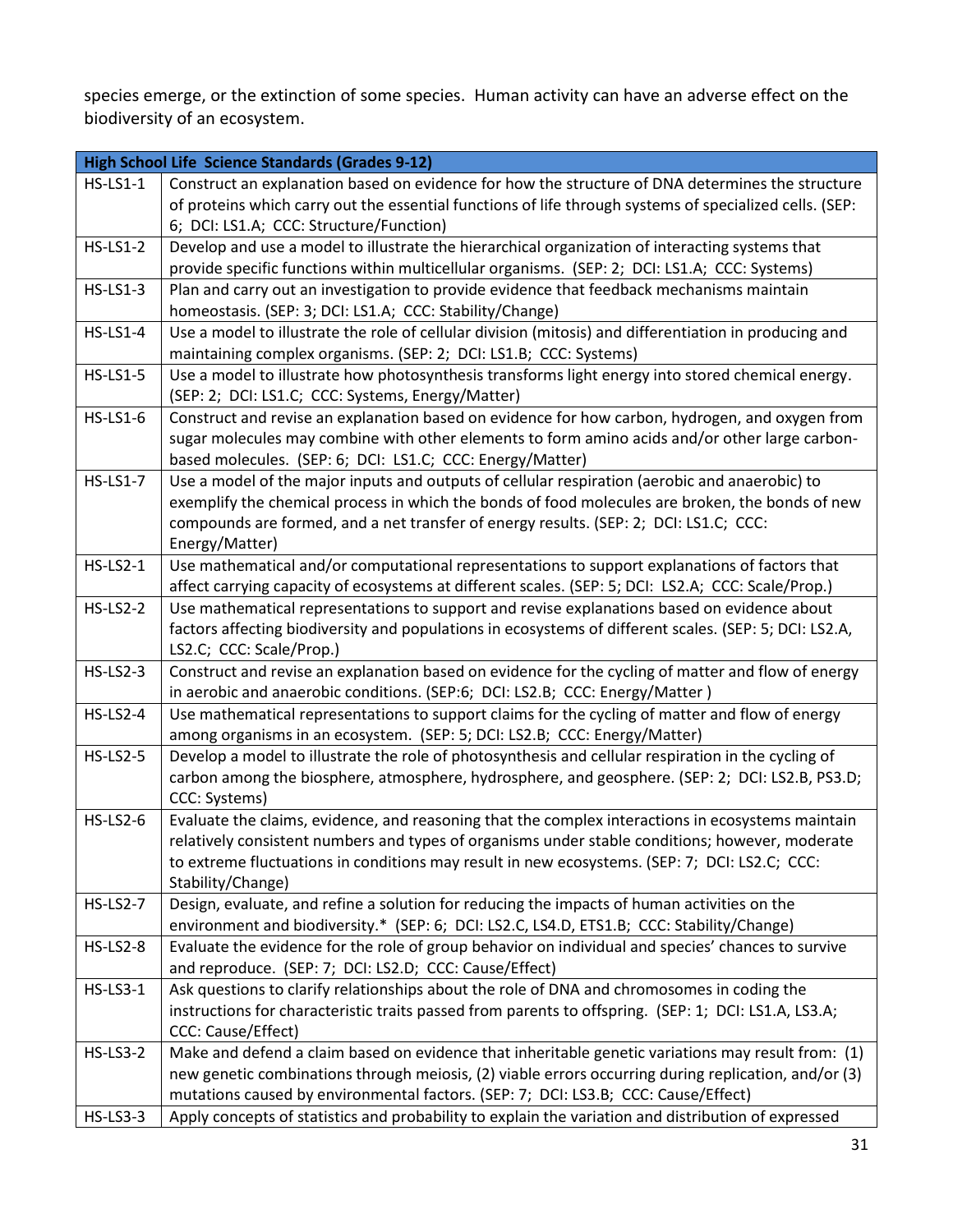|                 | traits in a population. (SEP: 4; DCI: LS3.B; CCC: Scale/Prop.)                                           |
|-----------------|----------------------------------------------------------------------------------------------------------|
| $HS-LS4-1$      | Communicate scientific information that common ancestry and biological evolution are supported           |
|                 | by multiple lines of empirical evidence. (SEP: 8; DCI: LS4.A; CCC: Patterns)                             |
| $HS$ -LS4-2     | Construct an explanation based on evidence that the process of evolution primarily results from          |
|                 | four factors: (1) the potential for a species to increase in number, (2) the heritable genetic variation |
|                 | of individuals in a species due to mutation and sexual reproduction, (3) competition for limited         |
|                 | resources, and (4) the proliferation of those organisms that are better able to survive and reproduce    |
|                 | in the environment. (SEP: 6; DCI: LS4.B, LS4.C; CCC: Cause/Effect)                                       |
| $HS$ -LS4-3     | Apply concepts of statistics and probability to support explanations that organisms with an              |
|                 | advantageous heritable trait tend to increase in proportion to organisms lacking this trait. (SEP: 4;    |
|                 | DCI: LS4.B, LS4.C; CCC: Patterns)                                                                        |
| $HS$ -LS4-4     | Construct an explanation based on evidence for how natural selection leads to adaptation of              |
|                 | populations. (SEP: 6; DCI: LS4.C; CCC: Cause/Effect)                                                     |
| $HS$ -LS4-5     | Evaluate the evidence supporting claims that changes in environmental conditions may result in: (1)      |
|                 | increases in the number of individuals of some species, (2) the emergence of new species over time,      |
|                 | and (3) the extinction of other species. (SEP: 7; DCI: LS4.C; CCC: Cause/Effect)                         |
| $HS$ -LS4-6     | Use a simulation to research and analyze possible solutions for the adverse impacts of human             |
|                 | activity on biodiversity. (SEP: 5; DCI: LS4.C, LS4.D, ETS1.B; CCC: Cause/Effect)                         |
| <b>HS-LS4-7</b> | Analyze displays of pictorial data to compare patterns of similarities in the embryological              |
|                 | development across multiple species to identify relationships not evident in the fully formed            |
|                 | anatomy. (SEP: 4; DCI: LS4.A; CCC: Patterns)                                                             |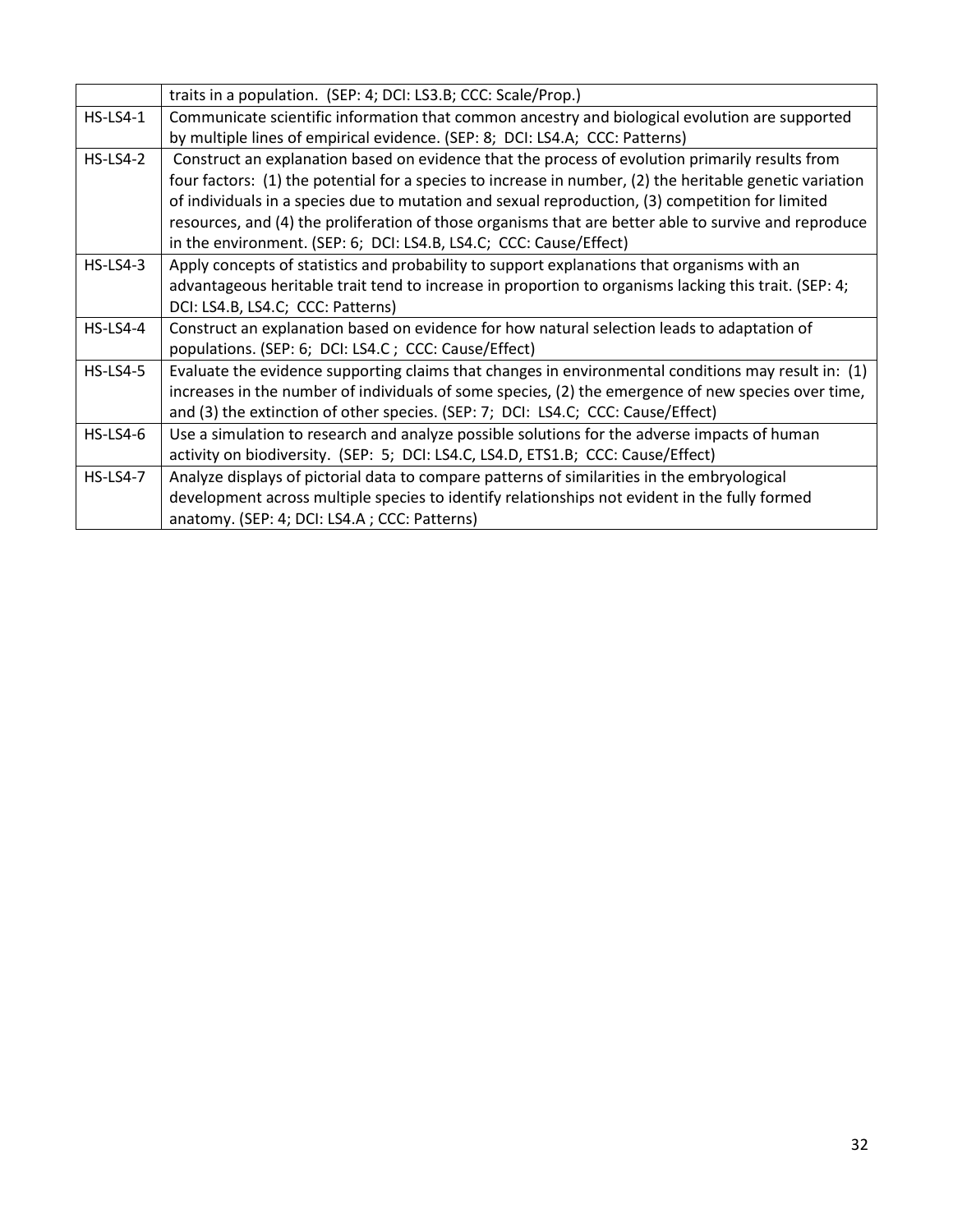## **High School Earth and Space Science (Grades 9-12)**

### **The Core Ideas of the High School Earth and Space Science standards include:**

- Earth's Place in the Universe
- Earth's Systems
- Earth and Human Activity

### **High School Earth and Space Science Conceptual Understanding:**

Light spectra from stars are used to determine their characteristics, processes, and lifecycles. Solar activity creates the elements through nuclear fusion. The development of technologies has provided the astronomical data that provide the empirical evidence for the Big Bang Theory. Kepler's Laws describe common features of the motions of orbiting objects. Observations from astronomy and space probes provide evidence for explanations of solar system formation. The rock record resulting from tectonic and other geoscience processes as well as objects from the solar system can provide evidence of Earth's early history and the relative ages of major geologic formations. Feedback effects exist within and among Earth's systems. Radioactive decay within Earth's interior contributes to thermal convection in the mantle. The planet's dynamics are greatly influenced by water's unique chemical and physical properties.

The role of radiation from the sun and its interactions with the atmosphere, ocean, and land are the foundation for the global climate system. Global climate models are used to predict future changes, including changes influenced by human behavior and natural factors. The role of radiation from the sun and its interactions with the atmosphere, ocean, and land are the foundation for the global climate system. Resource availability has guided the development of human society and use of natural resources has associated costs, risks, and benefits. Natural hazards and other geological events have shaped the course of human history at local, regional, and global scales. Sustainability of human societies and the biodiversity that supports them requires responsible management of natural resources, including the development of technologies. Global climate models used to predict changes continue to be improved, although discoveries about the global climate system are continually needed.

South Dakota is a rich source of geologic resources unique to the Great Plains. Grasslands, the Badlands, Black Hills, and Missouri River Basin all provide unique opportunities for students to investigate the Earth and its many interacting systems. In South Dakota, the use, management, and protection of natural resources have an economic, social, environmental, and geopolitical impact. Natural hazard mitigation (severe weather, flooding, and drought) has a direct impact on the people and environment of our state. Human activities in agriculture, industry, and everyday life have major impacts on the soil, air, and water of South Dakota.

| High School Earth and Space Science Standards (Grades 9-12) |                                                                                                     |
|-------------------------------------------------------------|-----------------------------------------------------------------------------------------------------|
| HS-ESS1-1                                                   | Develop a model based on evidence to illustrate the life span of the sun and the role of nuclear    |
|                                                             | fusion in the sun's core to release energy that eventually reaches Earth in the form of radiation.  |
|                                                             | (SEP: 2; DCI: ESS1.A, PS3.D; CCC: Scale/Prop.)                                                      |
| HS-ESS1-2                                                   | Construct an explanation of the Big Bang Theory based on astronomical evidence of light spectra,    |
|                                                             | motion of distant galaxies, and composition of matter in the universe. (SEP: 6; DCI: PS4.B, ESS1.A; |
|                                                             | CCC: Energy/Matter, Technology)                                                                     |
|                                                             |                                                                                                     |